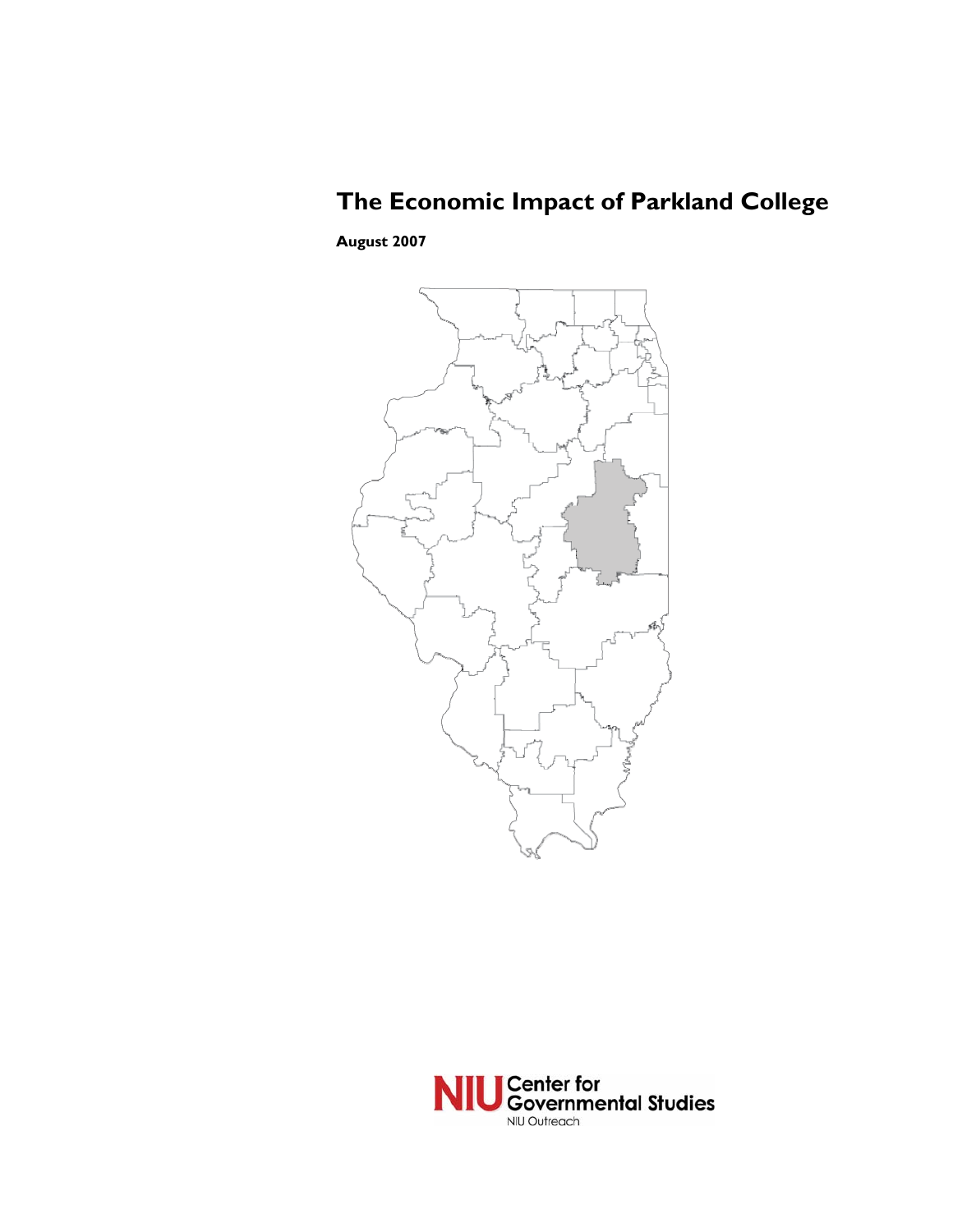The **Economic Impact of Parkland College** report was prepared by the Center for Governmental Studies at Northern Illinois University (NIU) in partnership with the Illinois Community College Board and the Illinois Community College Trustees Association. Questions and inquiries regarding the contents of this report may be directed to Diana L. Robinson at NIU (815/753-0955 or drobinson@niu.edu).

The findings and conclusions presented in this report are those of the NIU project team alone and do not necessarily reflect the views, opinions, or policies of the officers and/or trustees of Northern Illinois University or those of the employees, officers, and/or trustees of the Illinois Community College Board, the Illinois Community College Trustees Association, or Parkland College.

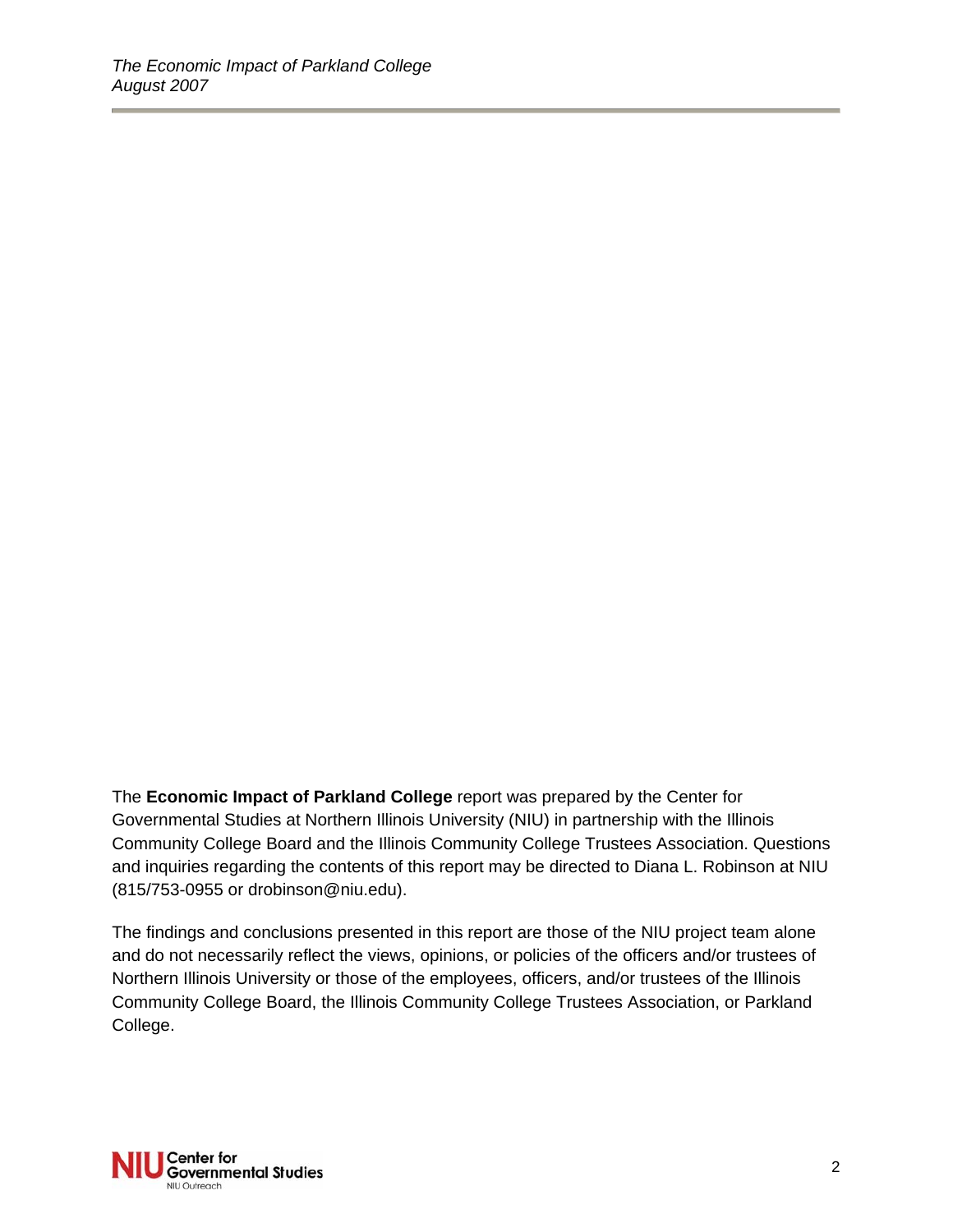## **Acknowledgements**

The Northern Illinois University (NIU) project team consisted of Center for Governmental Studies staff John Baj, Senior Research Associate; Brian Harger, Research Associate; Diana Robinson, Assistant Director; Andre Sobol, Research Associate; Sherrie Taylor, Research Associate; and Ben Xu, Research Associate. John Lewis, Associate Vice President for NIU Outreach, lent his expertise on input-output analysis and reviewed portions of the draft report. The Illinois Community College Board (ICCB) project team included Scott Parke, Senior Director for Policy Studies; Brenda Pryor, Associate Director for External Affairs; Ed Smith, Senior Director for System Finances; and Nathan Wilson, Director for Policy Studies. Randy Barnette, former ICCB Vice President for External Affairs, was instrumental in shaping this project. Geoffrey Obrzut, ICCB President/CEO and Elaine Johnson, Vice President for Instruction and Policy Studies, provided overall project leadership. Mike Monaghan, Executive Director of the Illinois Community College Trustees Association, assisted in facilitating the project. The Illinois Department of Employment Security provided access to their Unemployment Insurance database while insuring the highest level of data confidentiality.

A district-level project advisory committee provided their insight and feedback during all phases of the project. Members include:

**John Biermann**, Director of Public Relations, Black Hawk Community College **H.O. Brownback**, Director of Planning, Research, and Evaluation, Southwestern Illinois Community College **Phil Burdick**, Assistant to the President for Media and Legislative Relations, Harper Community College **Jerry Corcoran**, Vice President, Business Services and Finance, Illinois Valley Community College **Pam Crisman**, Vice President for Development, Lake Land Community College **Clifton T. Daniel**, Director of Public Relations, Harry S. Truman Community College **Ron Duncan**, Associate Vice President, Institutional and Economic Development, Shawnee Community College **Edmund Forst,** Dean of Sciences, Morton Community College **Antonio Gutierrez**, Associate Vice Chancellor, City Colleges of Chicago **Janet Hill-Getz**, Director, Marketing and Public Relations, Heartland Community College **Sharon Kristovich**, Associate Vice President, Accountability and Research, Parkland College College **Steve O'Keefe**, Director of Community Relations and Marketing, John A. Logan Community College **Bruce Olson**, Director of Research Services, Triton Community College **Bill Paige**, Manager of Communications, Oakton Community College **Eric Pulley**, Coordinator of Institutional Research, John A. Logan Community College **Patrick Rush**, Director of Public Relations, South Suburban Community College **Arlene Santos-George**, Data Research Manager, Institutional Effectiveness, Planning and Research, College of Lake County **Ryan Smith**, Dean, Institutional Effectiveness, Joliet Junior Community College **Karen Stewart**, Vice President, Quality and Strategic Development, Waubonsee Community College

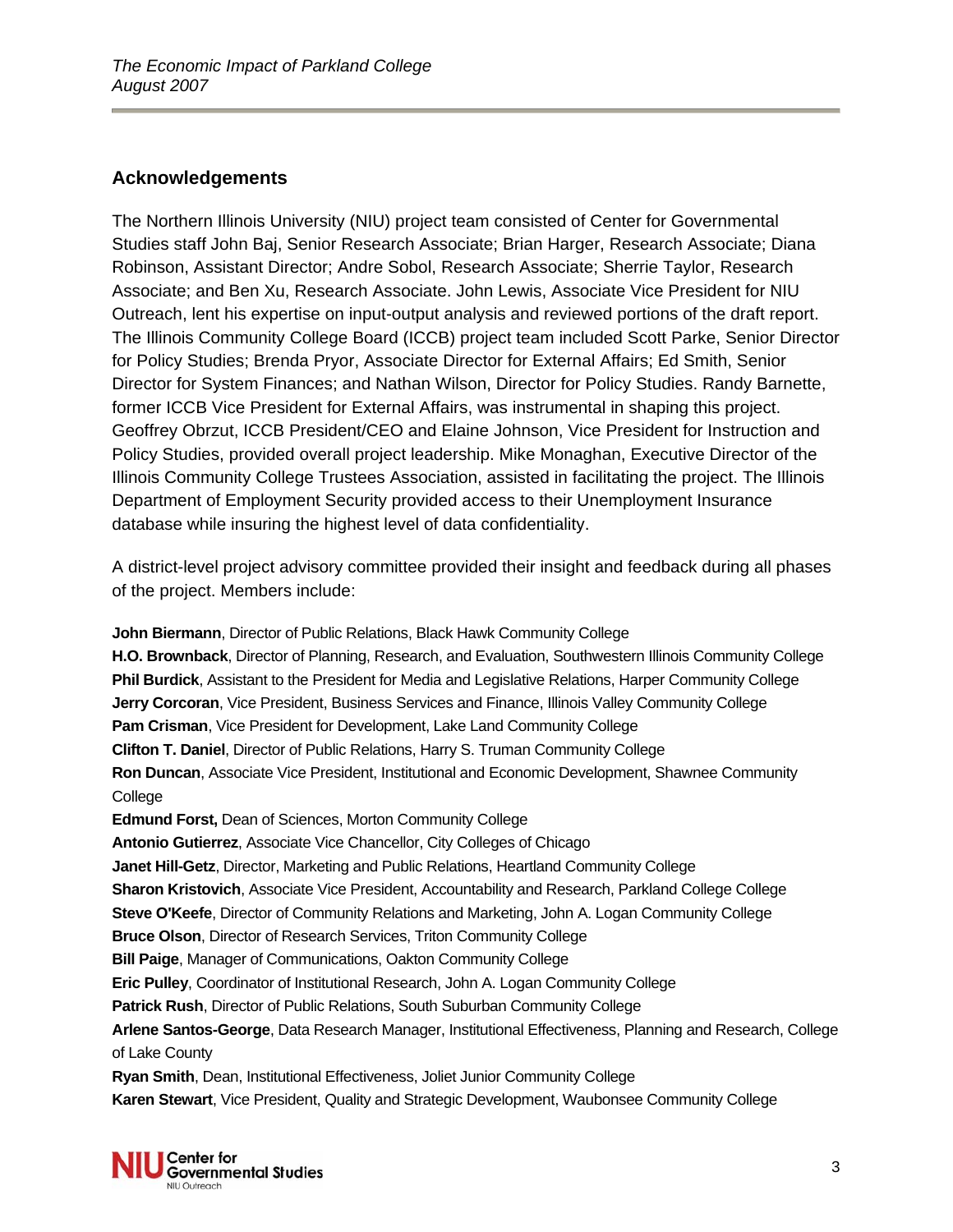**Lori Sundberg**, Vice President, Administrative Services, Carl Sandburg Community College **Marcy Thompson**, Executive Director, Institutional Compliance and Curriculum Management, Elgin Community College

**Elsa Tullos**, District Director, Marketing and Public Relations, City Colleges of Chicago

**Lynn Whalen**, Executive Director, Public Relations and Marketing, Lincoln Land Community College **Lisa Wiehle**, Director, Institutional Research, Elgin Community College

**Teena Zindel-McWilliams**, Executive Director, Institutional Effectiveness, Richland Community College

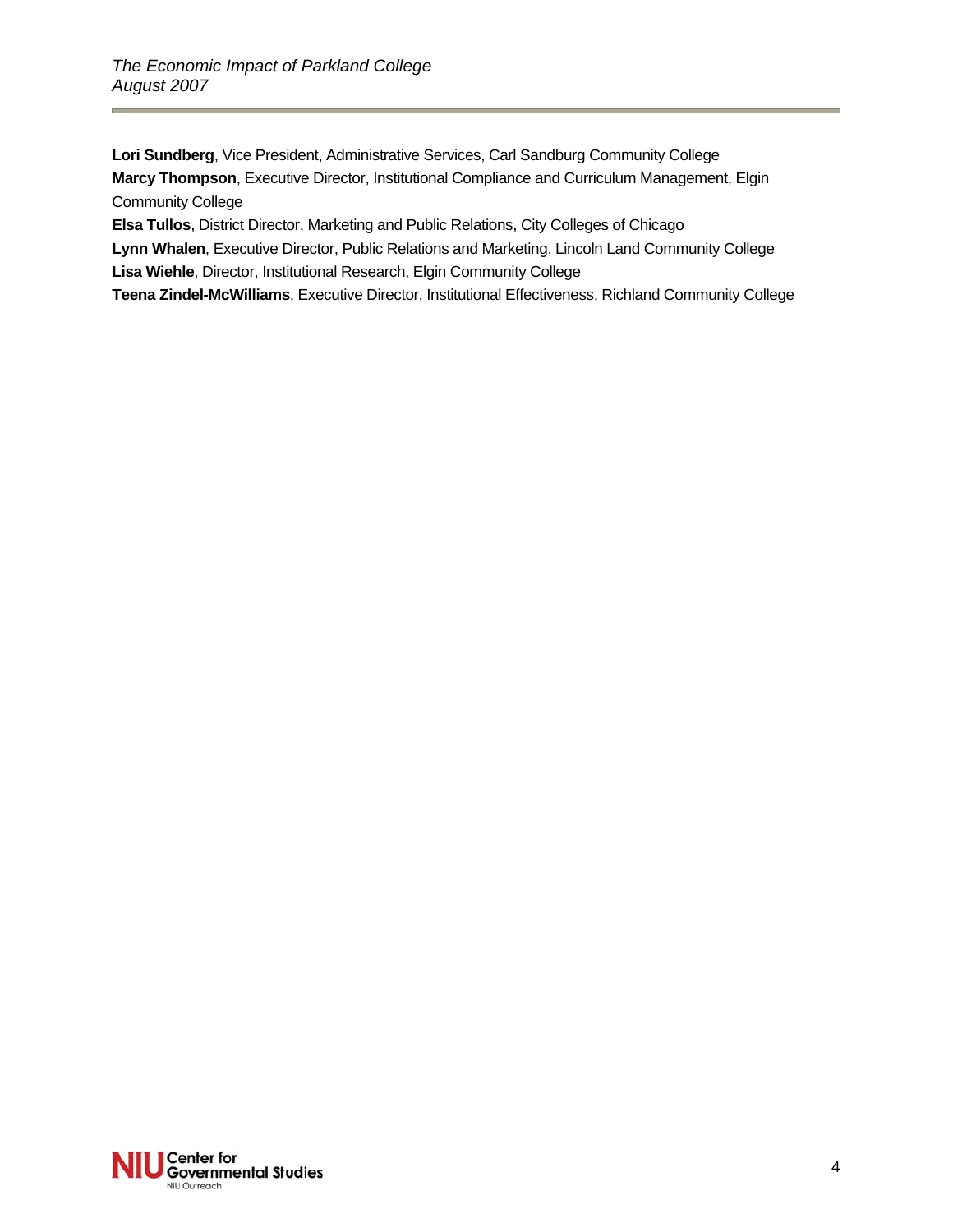# **Table of Contents**

 $\overline{\phantom{a}}$ 

| Appendix A: Student Enrollment and Completion Data, 1995 and 2005  22 |  |
|-----------------------------------------------------------------------|--|
|-----------------------------------------------------------------------|--|

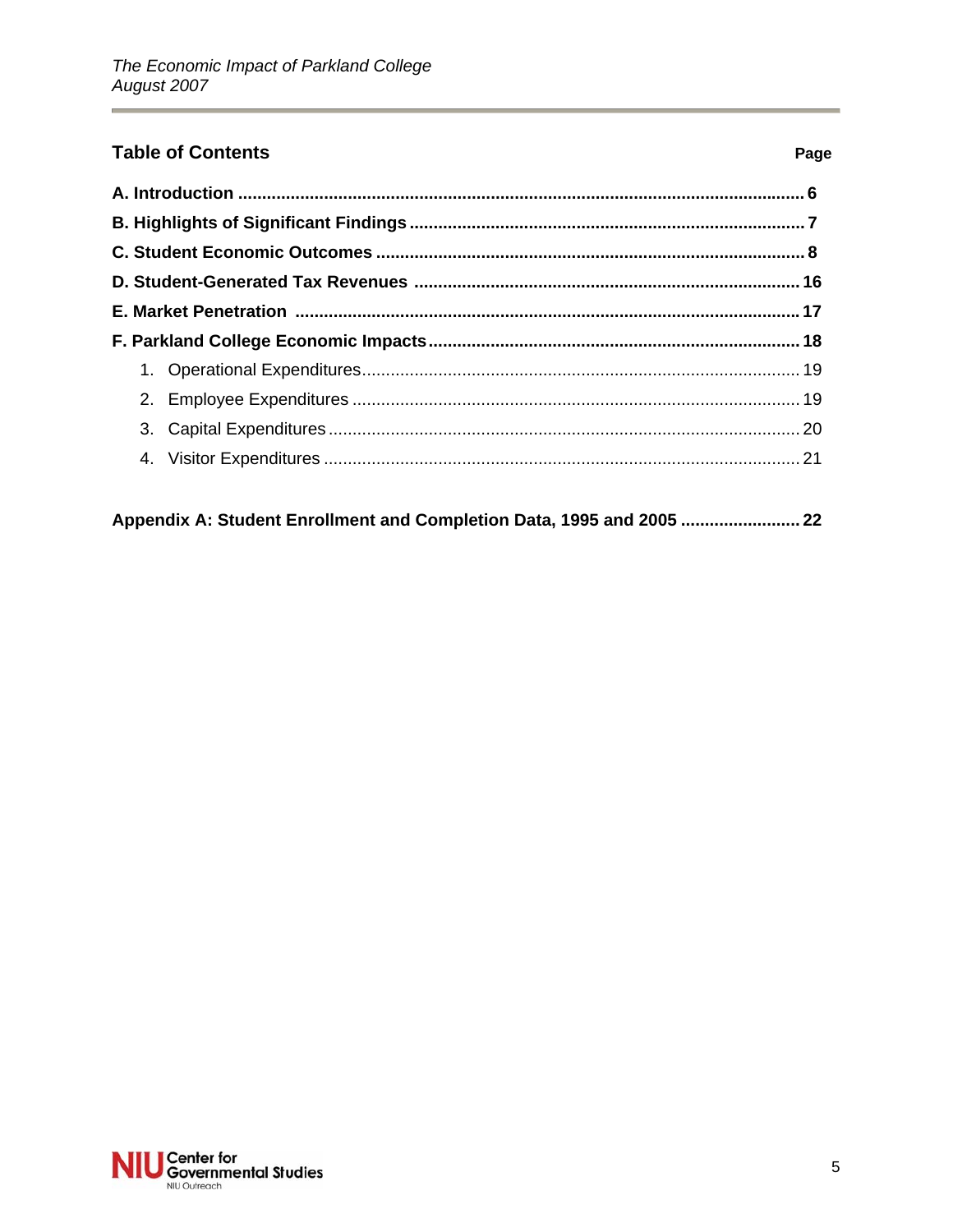# **A. Introduction**

Parkland College, located in Champaign, Illinois, is one of 48 community colleges in the state that play a vital role in the educational and workforce preparation of the individuals and communities they serve. An integral part of Illinois' higher education system, Parkland College provides high-quality, accessible, and costeffective educational opportunities for residents in a a 12-county area in east central Illinois that includes portions of Champaign, Coles, De Witt, Douglas, Edgar, Ford, Iroquois, Livingston, McLean, Moultrie, Piatt, and Vermilion counties.





Founded in 1966, Parkland College offers academic and vocational-technical instruction through more than 100 associate degree, transfer, or certificate programs of study as well as adult and continuing education programs that serve as a gateway to higher education for many community residents, employers, and K-12 students. Courses are offered on campus and through interactive telecourses and online courses.

Parkland College contributes to the vitality of its service area in many ways: educationally, culturally, recreationally, civically, and economically. Perhaps the least measured and understood of these are the economic contributions. Consider that:

- Parkland College adds skills to the workforce and boosts the competitiveness of area businesses.
- Parkland College graduates generate millions of dollars annually in local, state, and federal tax revenues.
- A Parkland College education increases earnings for workers. By completing courses, students gain skills that contribute to higher earnings, and graduates enjoy even higher returns.
- As a major employer and business entity, Parkland College generates millions of dollars in local sales and wages and an estimated 1,292 full- and part-time jobs.

This economic impact study was commissioned to better understand the return from investing in Parkland College. It is modeled after a statewide economic impact analysis of the Illinois Community Colleges. The research and analysis for both studies were conducted by the Center for Governmental Studies (CGS) at Northern Illinois University. Three primary sources of district-level data were used:

1. Financial and student data submitted by Parkland College to the Illinois Community College Board,

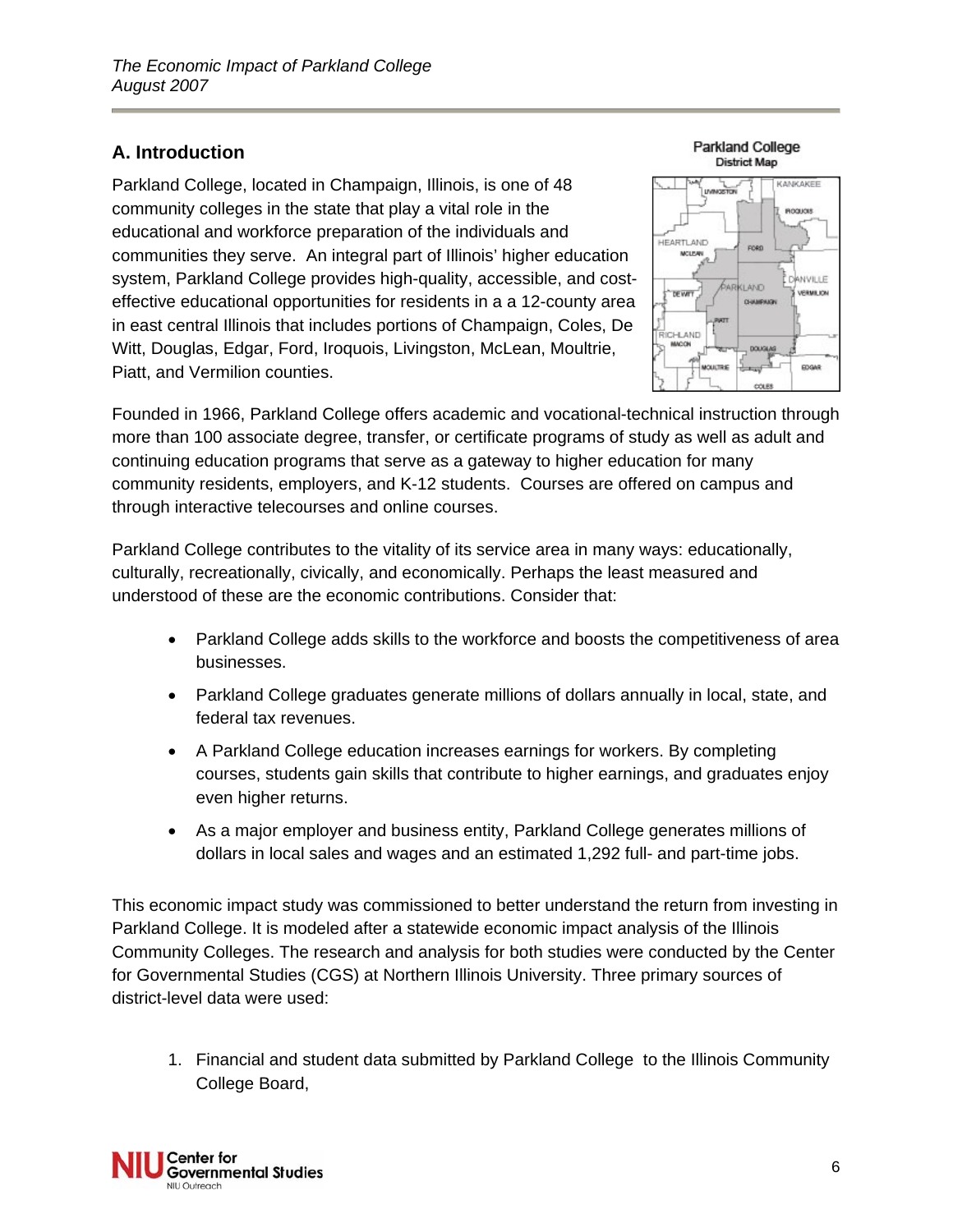- 2. Employment, student, and visitor data collected from Parkland College through an online survey developed by CGS, and
- 3. Unemployment Insurance wage record data collected by the Illinois Department of Employment Security.

Three major analyses were conducted using these data. One examined Parkland College student enrollment and completion data over a 10-year period to understand the changes that have occurred over the past decade. A second analysis matched earnings data available through the Illinois Department of Employment Security with students who graduated or otherwise left Parkland College for two full consecutive semesters. The third analysis estimated the effects of Parkland College expenditures and jobs on the local economy using economic modeling software.

A summary of key findings is presented in the next section followed by the detailed study results. These address the student economic outcomes, estimated tax revenues paid by Parkland College students, community college market penetration, and the economic impact of Parkland College. Student-related characteristics used throughout this report, such as "completer," "enrollee," and "disadvantaged," are consistent with definitions in ICCB's Management Information System Manual.

Tables and charts are used throughout the body of the report to illustrate trends and characteristics. These graphics are supported by data presented in the appendix. It is important to note that the numbers in the appendix tables reflect unduplicated counts of student enrollees and completers and include adult education and English as a Second Language (ESL) students. As a result, they may vary from totals in previously published reports that represent unduplicated counts of enrollments and duplicated counts of graduates who complete multiple certificates or degrees in the same fiscal year.

# **B. Highlights of Significant Findings**

## *Parkland College adds skills to the area's workforce and boosts the competitiveness of local businesses.*

- 9 out of 10 area employers (91.4%) hired a Parkland College student at some point over the past 10 years.
- 4 out of 10 area workers (36.6%) participated in credit courses at Parkland College during the past 10 years.
- There was a 93.7% increase in students who completed a Parkland College program from 1996 to 2006. Occupational program areas with the largest completer earnings gains were Health Professions and Related Sciences.

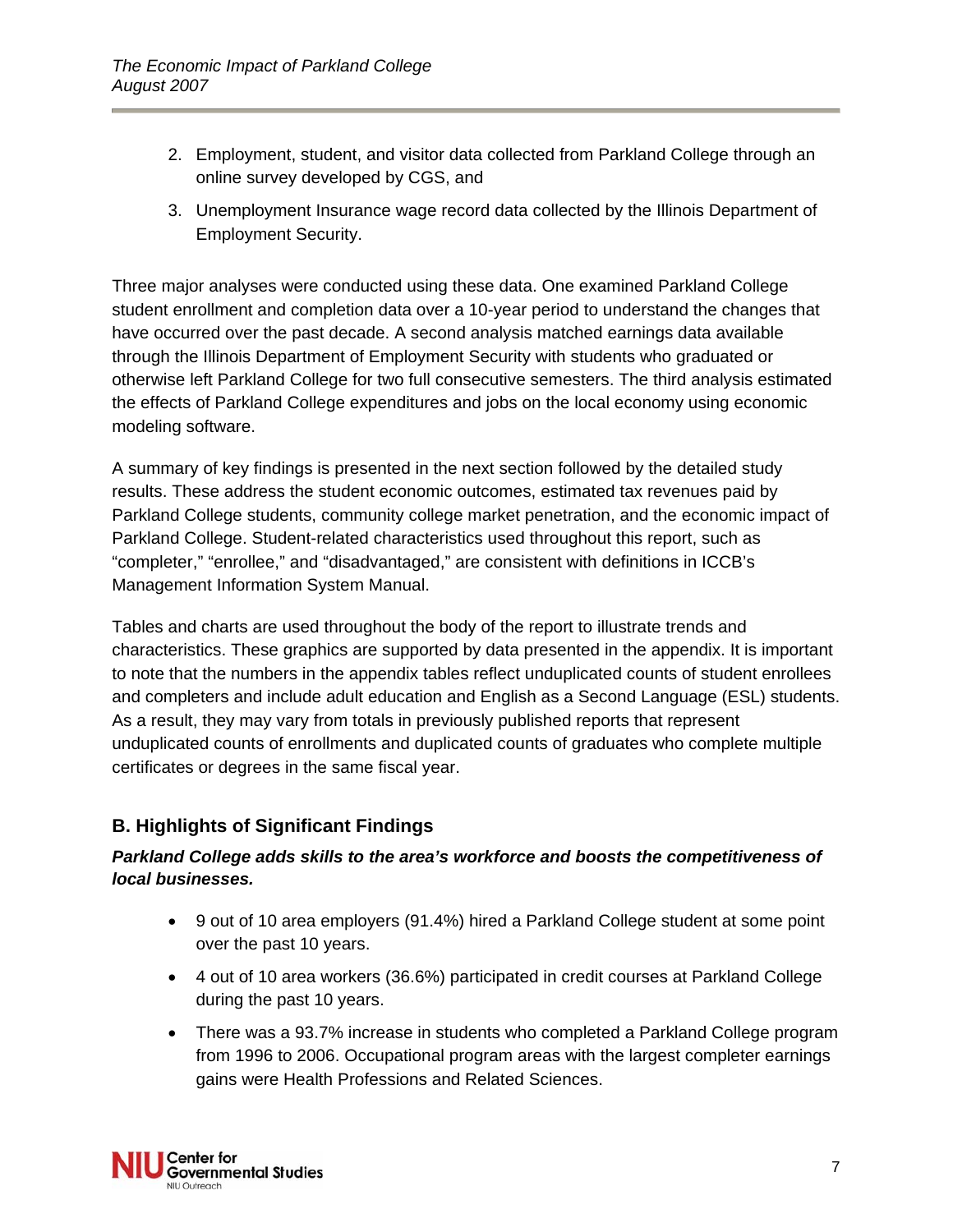- Parkland College students who attended school in 1995 paid an estimated \$63,082,209 in state taxes and \$249,343,414 in federal taxes between 1996 and 2005.
- Parkland College students who graduated in 1995 paid an estimated \$4,182,018 in state taxes and \$16,179,888 in federal taxes over the next 10 years.

## *A Parkland College education increases earnings for workers.*

- On average, all Parkland College students who completed their education in FY05 and worked year-round saw a 15.1% increase in earnings over their pre-enrollment wages. $^{\mathrm{1}}$
- Students who complete their program of study realize even greater benefits. A 25 year-old Parkland College program graduate can expect a total lifetime earnings premium of \$424,010. This is 35.3% more than the projected total lifetime earnings of \$1.2 million if they had not completed a program.<sup>2</sup>
- Parkland College graduates employed full-time averaged \$28,796 in annual earnings after completing their programs of study. $3$  This is about 211.0% of the state's minimum wage. (Illinois increased the state minimum wage to \$7.50 as of July 1, 2007).

# *As a major employer and business entity, Parkland College contributes local sales and wages and more than 1,292 jobs to the local economy.*

- In FY05, Parkland College directly employed 435 full-time and 426 part-time staff with a total payroll of \$28,705,202.
- In addition to wages and salaries, Parkland College reported \$8,379,701 in operating expenditures. These monies produced an estimated \$2,289,954 in output for a total economic impact of \$10,669,655 million and an estimated additional 150 jobs.

# **C. Student Economic Outcomes**

This section examines the economic outcomes for students who have left Parkland College. The source of student employment and earnings data is the Unemployment Insurance (UI) wage record data reported by Illinois employers for each of their employees. UI data are collected on a quarterly basis by the Illinois Department of Employment Security (IDES) and

l

 $1$  This figure measures the change in earnings between pre-enrollment and post-completion and represents graduates and individuals who did not re-enroll in FY06.

 $2$  Assumes an annual average salary of \$32,639 over 30 years with annual increases of 3%.

 $3$  This includes graduates reporting four continuous quarters of full-time earnings above minimum wage.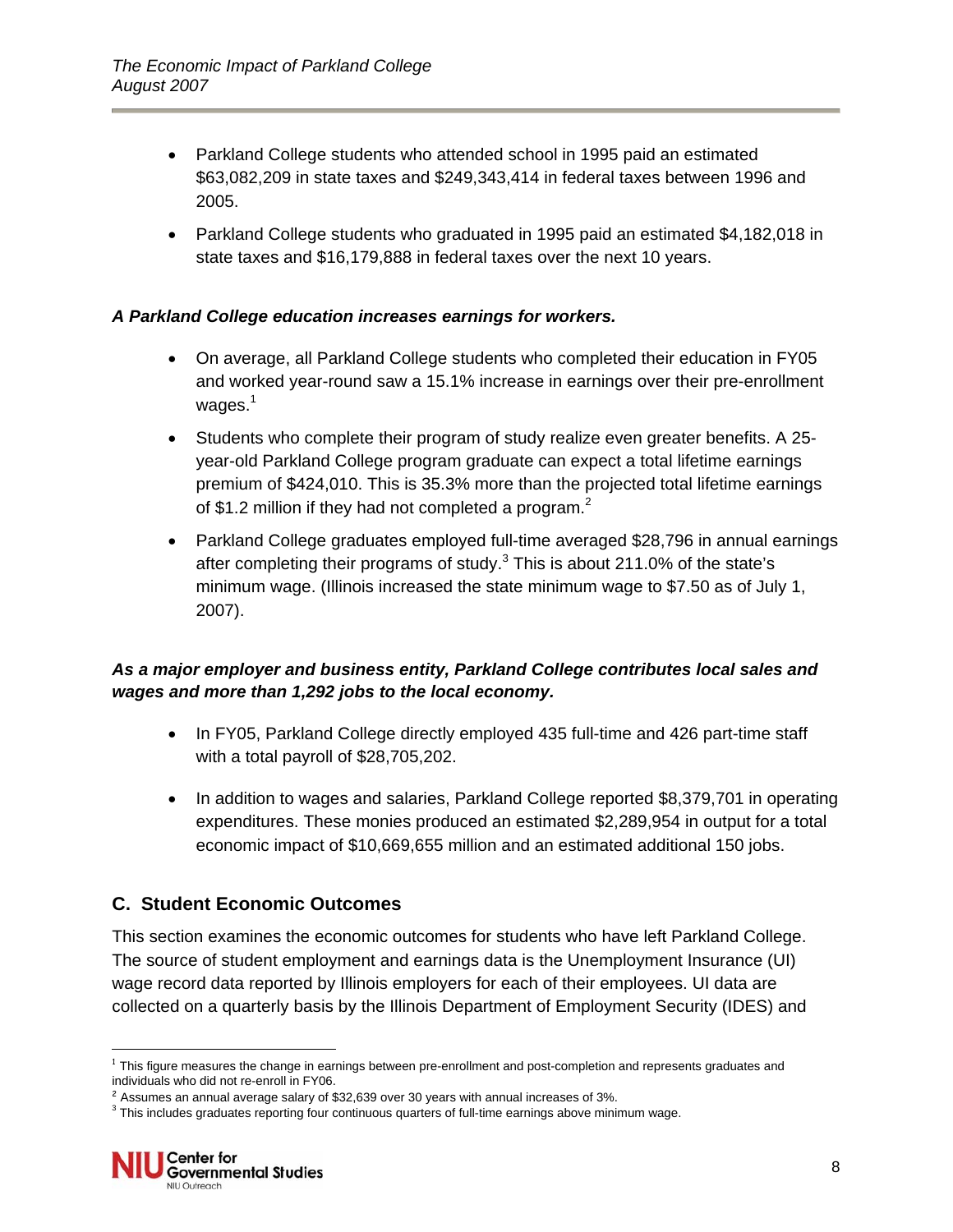maintained in a data warehouse by the Center for Governmental Studies at NIU. This comprehensive employment data source is estimated to cover 96 percent of total wage and salary civilian jobs.<sup>4</sup> Limitations of the UI wage records are that they contain neither the number of hours worked by participants nor the position they held.

The initial focus is on the percentage of completers who are identified as employed in the first or second full post-completion quarter<sup>5</sup>. Figure 1 displays employment rates of Parkland College students who complete some college credit for each year from 1995 to 2005. Over this period there has been a decline in the employment rate from 81.7% in 1995 to 70.1% 2005. However, at least part of this decline may be due to the increase in the percentage of students who continue their education, move out of Illinois, or are self-employed.





were earned while the student was in the program.



l

<sup>4</sup> See http://lehd.dsd.census.gov/led/library/techpapers/tp-2002-16.pdf. Examples of employment not covered by UI laws include self-employment and some agricultural and domestic work.<br><sup>5</sup> The 1<sup>st</sup> full post completion quarter is the first full quarter after the completion of the program. This is to avoid using wages that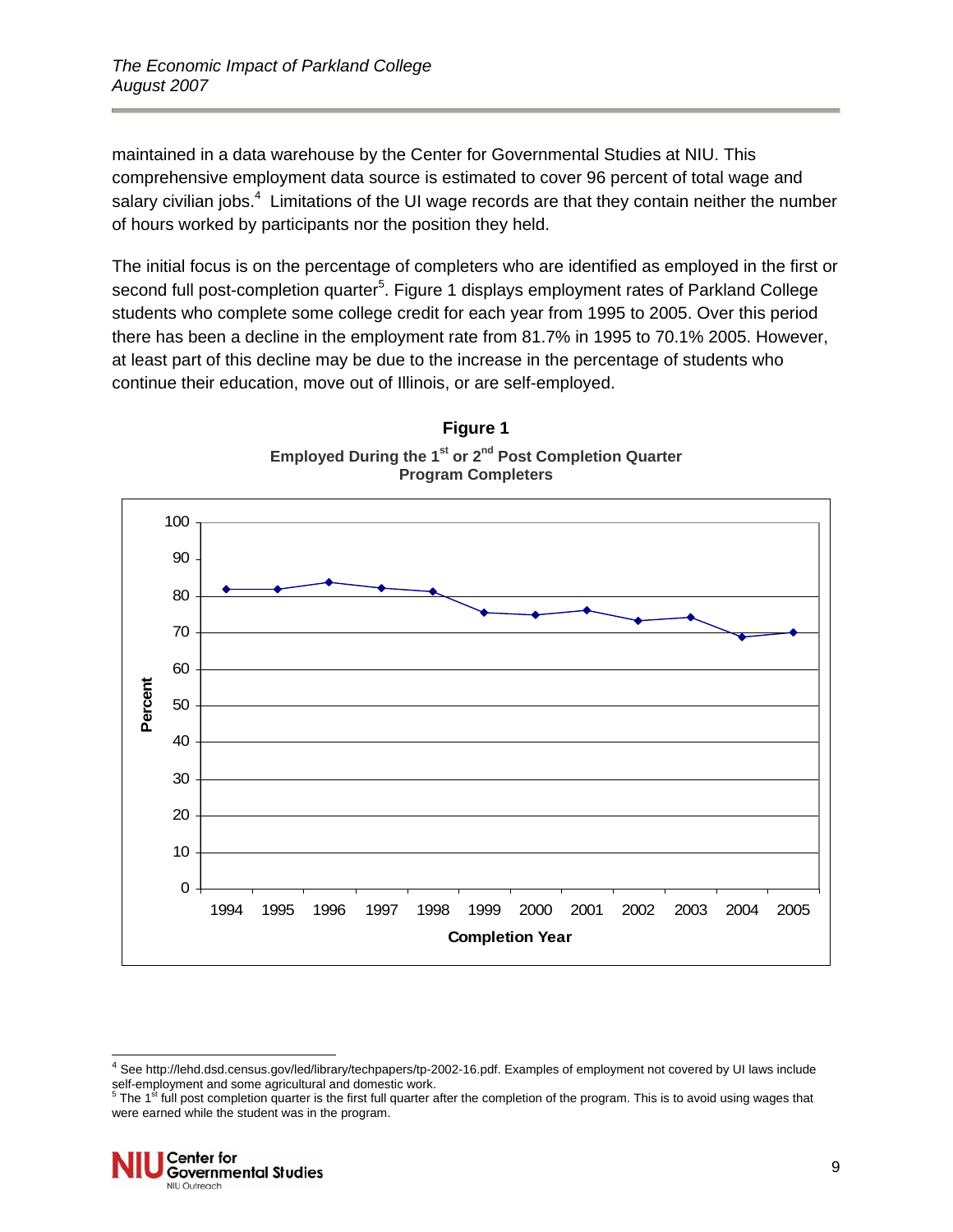Figure 2 displays the average annual post-completion earnings for three groups of employed program completers from 1995 to 2005. The first group is the set of all completers and includes both part-time and part-year employees. The average annual post-completion earnings of this group dropped from \$13,181 to \$12,235. For a more accurate picture, earnings gains were isolated for program completers that worked in each of the four post-program quarters (full-year) and those that worked each of the quarters at an earnings level that was above minimum wage for 30 hours per week (full-time). Those identified as full-year workers had earnings of \$18,529.00 in 1995 and \$21,318.00 in 2005, a 15.1% increase. The group identified as full-time, full-year in 1995 had earnings of \$23,093 and in 2005 earned \$28,796, an increase of 24.7%.



**Figure 2 Average Annual Earnings** 

Another method of examining the post-completion earnings of community college students is to track the earnings of a specific cohort of completers over time. For this analysis, the average annual earnings of all 1995 completers were tracked over a 10-year period (see Figure 3). The results indicate that the former students' earnings continued to increase through this period with the largest increases occurring in the years immediately after program completion. These increased earnings compound and accrue over a working lifetime.

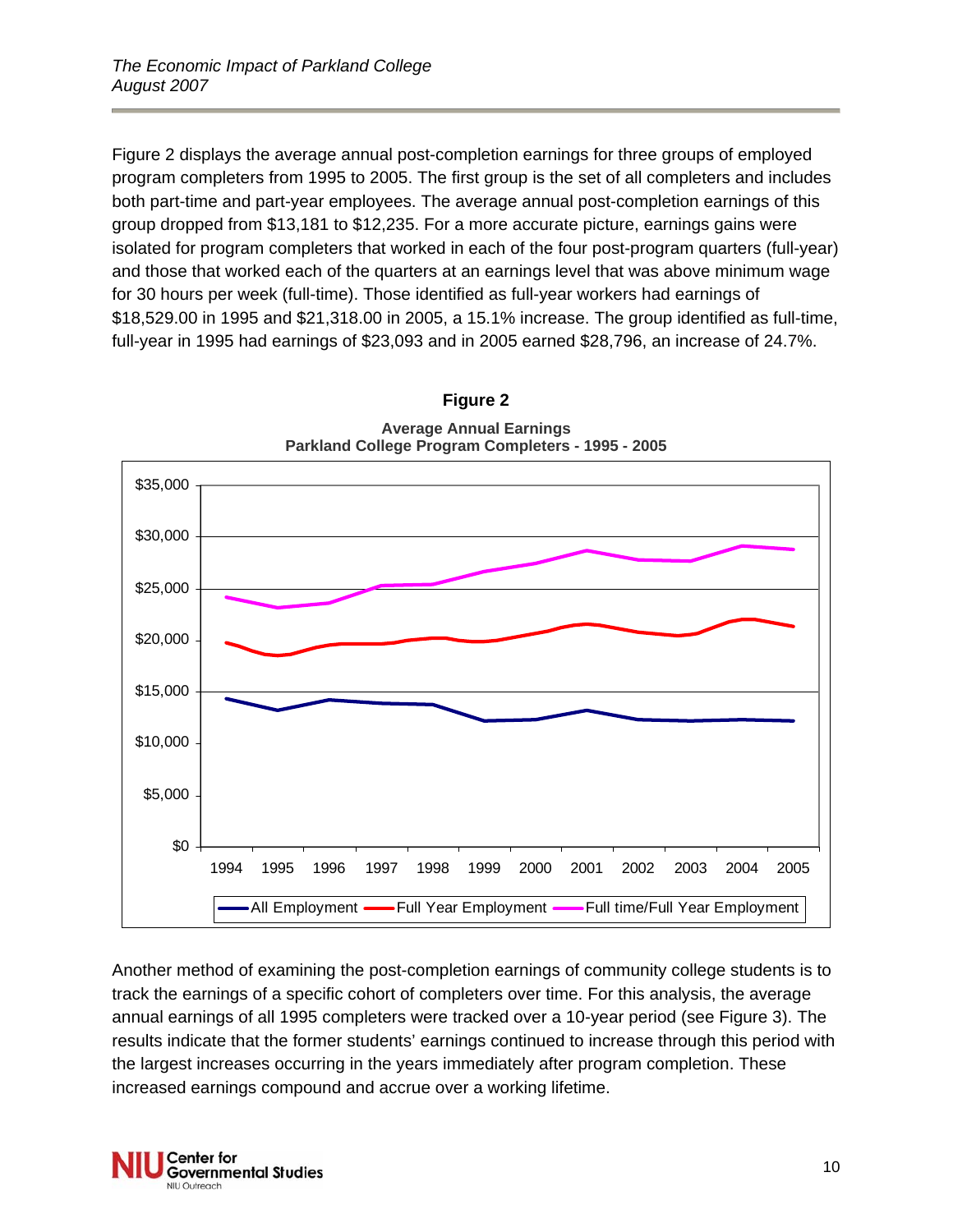

**Figure 3 Average Annual Earnings of 1995 Program Completer** 

One of the major advantages of using longitudinal UI wage data is the possibility of examining pre-enrollment and post-completion wages. For this analysis, the enrollment date was set as the first day of the semester in which credit hours were earned for each completer.<sup>6</sup> UI earnings for the four full pre-enrollment quarters were used to compute the annual pre-enrollment earnings. Similarly, UI earnings for the four full post-completion quarters were used to determine the annual post-completion earnings. The results obtained for all Parkland College program completers from 1998 to 2004 are displayed in Figure 4.

The average pre-enrollment to post-completion earnings gain over the eight-year period from 1998 to 2005 was  $$6,250^7$ . This translates to a \$3.43 per hour increase in earnings assuming full-time, full-year employment (\$6,250/ {52 weeks x 35 hours}). The trend indicates an overall decline in earnings gains between 1998 and 2005.

enrollment date.<br><sup>7</sup> The data series ends in 2005 due to the lack of a full year of post completion data and begins in 1998 due to the lack of hours earned by semester for the earlier completion cohorts.



l  $^6$  For example, if a student completed a program in 2004, the procedure was to look at the credit hours earned in 2003, 2002, etc.. If no credit hours were earned in 2002, then the start date of the earliest semester in which credits were earned was defined as the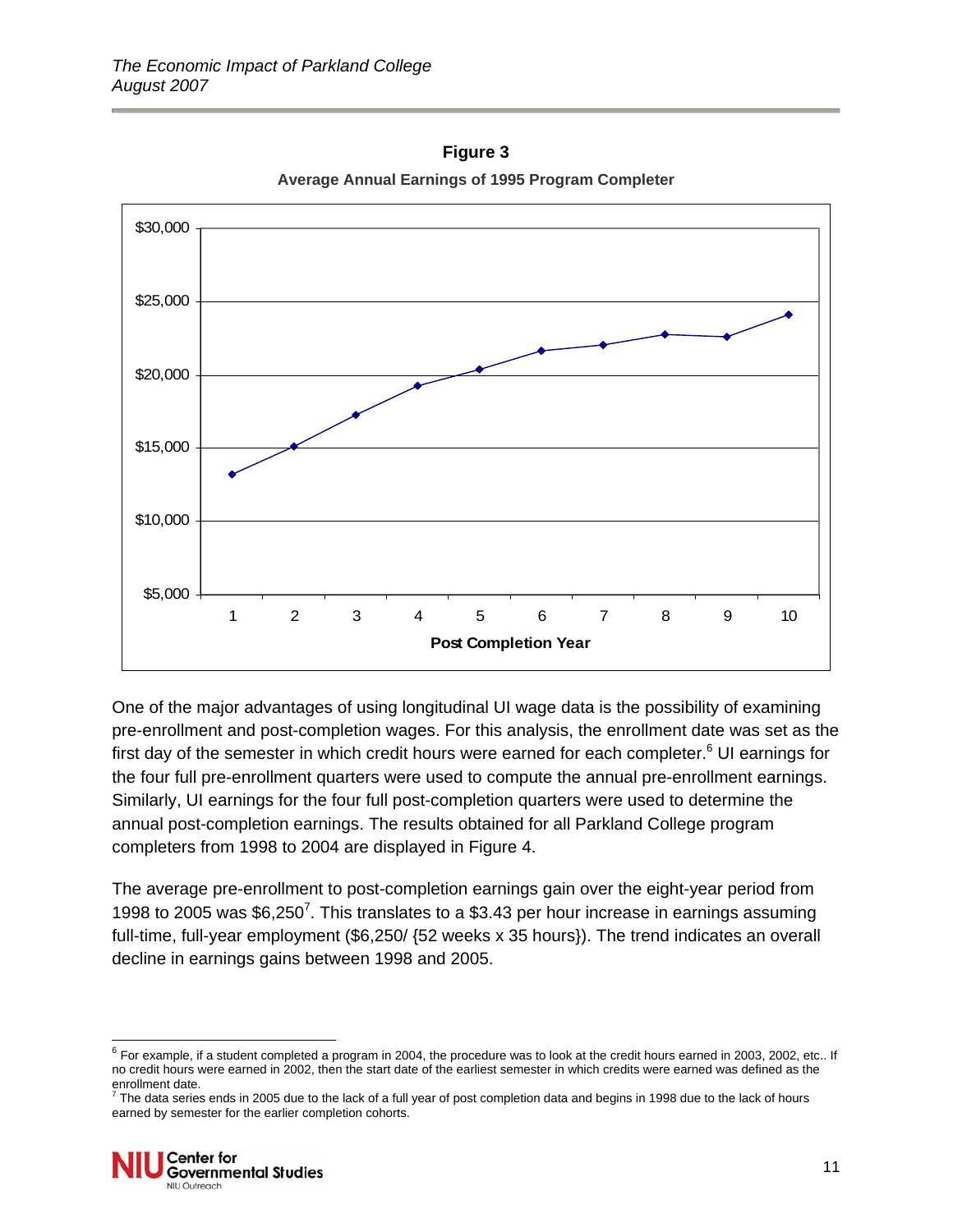

**Pre-Enrollment to Post-Completion Earnings Gains Program Completers 1998-2005** 

**Figure 4** 

Earning gains vary by age. As Figure 5 illustrates, for 2005 program completers, pre-enrollment earnings generally increase up to the 45 - 54 age group. By contrast, post-completion earnings peak initially for 18 - 21 year olds, decline for the next two age groups, and then peak again for the 45 - 54 age group. At that point, both pre-enrollment and post-completion earnings drop sharply for the 55 and older group. This pattern may reflect a larger number of part-time or retired individuals in the older age groupings, or reflect the difficulty that older workers have in recouping previous wages even when additional education is obtained. Among displaced workers it is common to see a wage recovery of 85% of pre-layoff earnings following job loss and retraining.

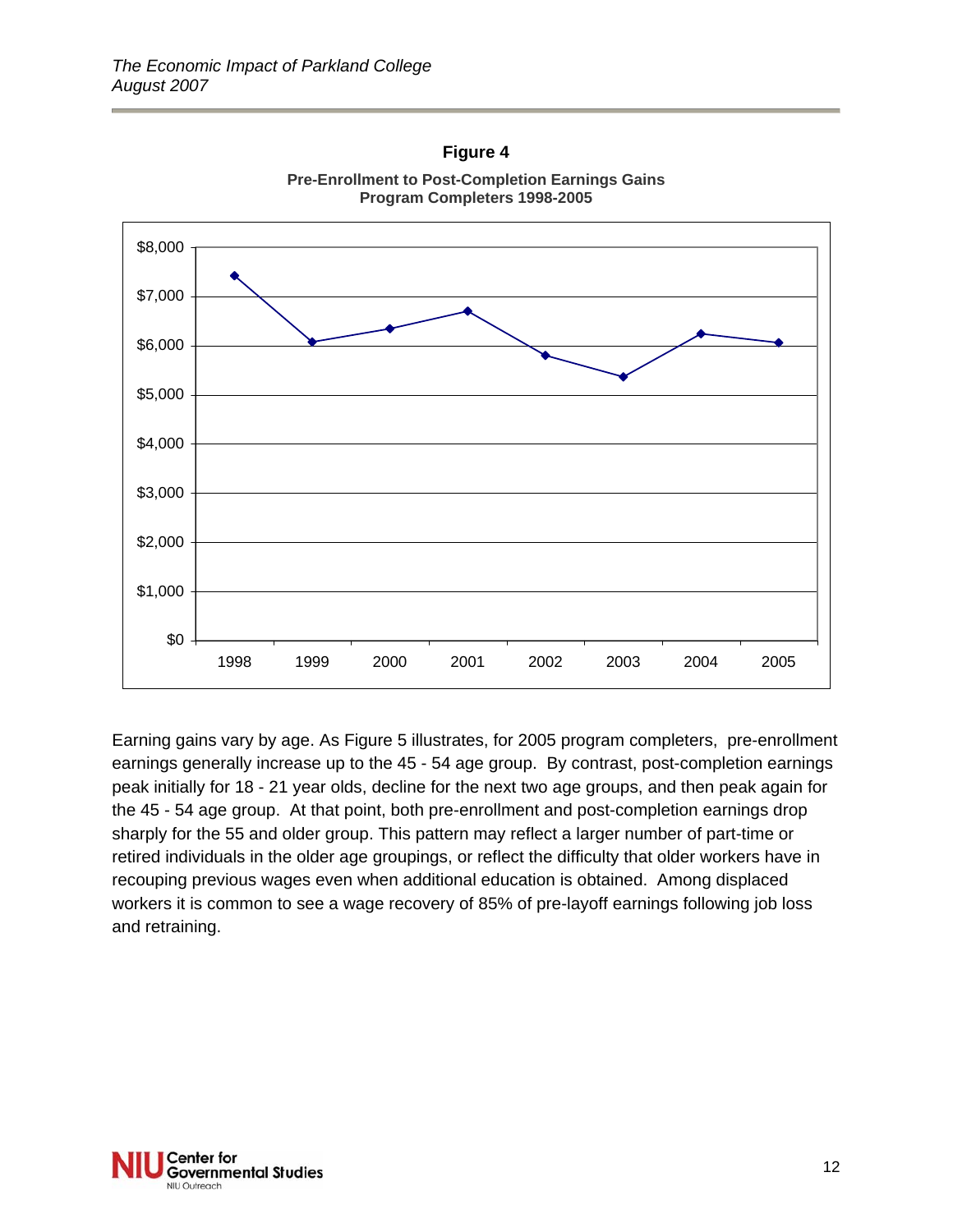

**Pre-Enrollment and Post-Completion Earnings Program Completers 2005** 

**Figure 5** 

Changes in pre-employment to post-completion earnings are also affected by the instructional program a student completes. Figure 6 on the following page displays the earning changes by the Classification of Instructional Program (CIP) for Parkland College students who completed a program in 2005. A substantial range in earnings gains is apparent across CIPs. Students who completed a program in health professions and related sciences display by far the largest average earnings gains at \$16,865. By contrast, students who completed basic skills programs had gains of \$5,815.

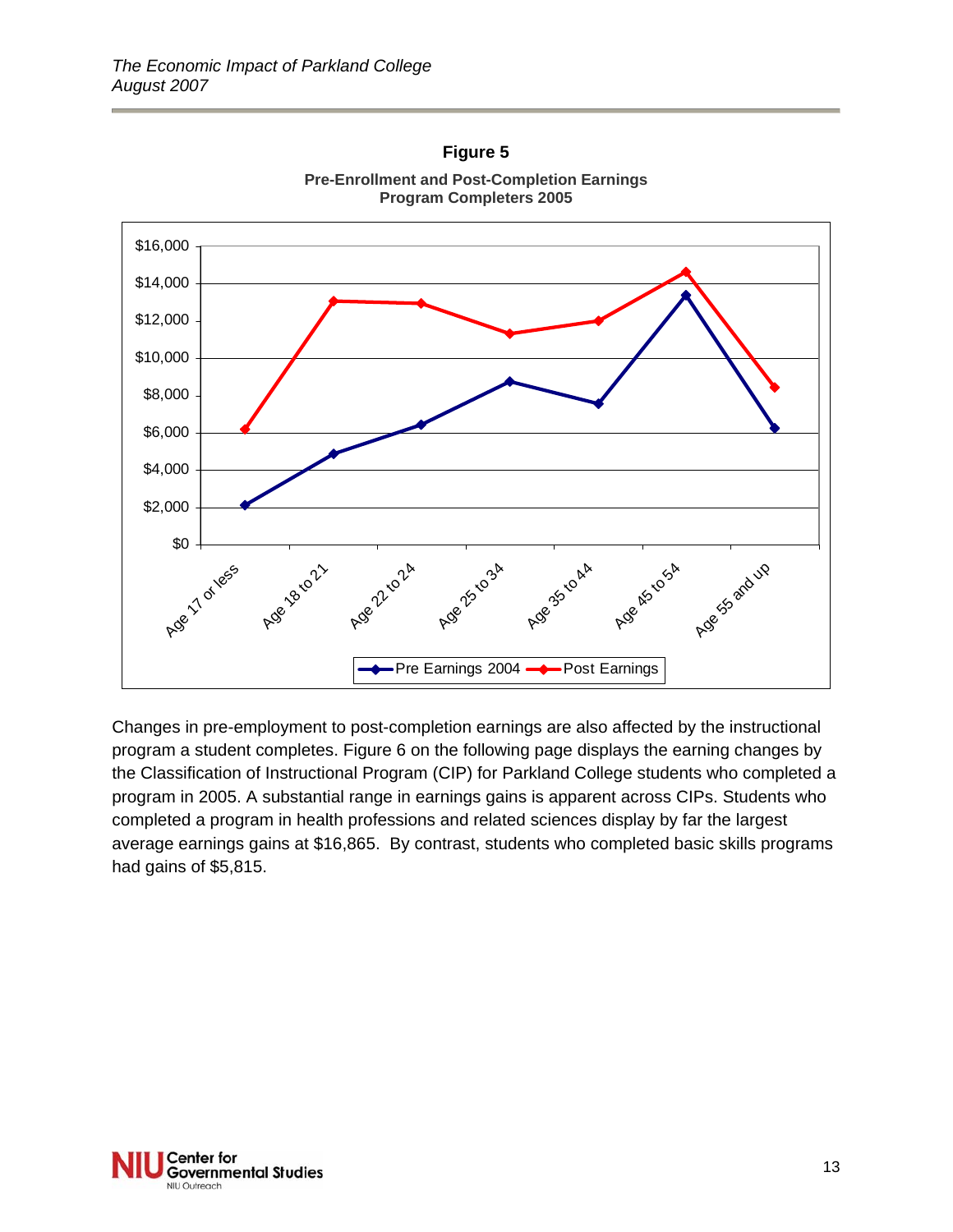## **Figure 6**





Because a degree or certificate is not the goal for all community college students, a second approach to examining student outcomes focused on the gains per credit hours earned for Parkland College students who exited in program year 2005.<sup>8</sup> Table 7 displays the results for 2005 exiters and completers. The average gain for all exiters/completers is \$3,838 which translates to \$200 per credit hour.

 $^8$  After excluding students who completed a program from the database, the two consecutive years of program enrollments beginning with the 1994 were examined. If there were no credit hours earned in 1994 but there were in 1995, the enrollment date was established as 1995. Once this entrance cohort was defined, the enrollment records were tracked in subsequent year. If a student was found to have no earned hours on year t+1 but did earn credit hours in year t, their exit date was defined as the last day of the semester in which they earned credit hours in year t.



l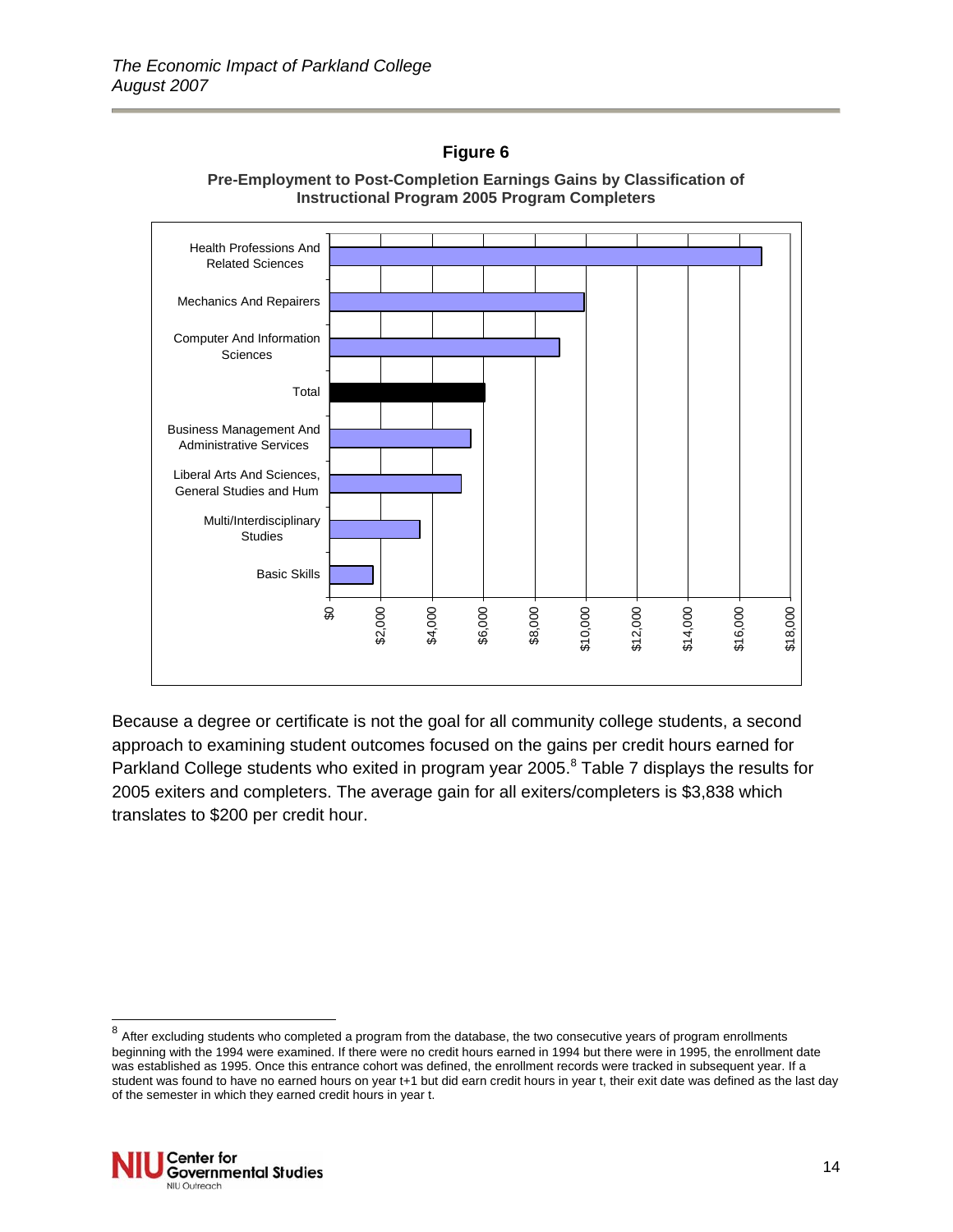#### **Earnings Gain and Average Gain per Credit Hour 2005 Exiters (Completers and Non-Completers)**

| <b>Completer Type 2005</b>  | <b>Average Earnings Gain</b> | <b>Average Gain</b><br><b>Per Credit Hour</b> |  |
|-----------------------------|------------------------------|-----------------------------------------------|--|
| <b>Completer</b>            | \$6,040                      | \$139                                         |  |
| <b>Non Completer Exiter</b> | \$3,360                      | \$240                                         |  |
| Total                       | \$3,838                      | \$200                                         |  |

Average gains per credit hour vary by program classification. Adult secondary education displayed the largest earnings gains at \$1,049 per credit hour. Baccalaureate/transfer programs had the smallest average gains, an expected outcome given that these students are likely to continue their education. Table 8 shows these earnings gains for 2005 Parkland College program completers.

#### **Table 8**

#### **Pre-Enrollment & Post-Completion Earnings Gains by Instructional Area for Program Completers 2005**

| <b>Program Classification</b>        | <b>Students</b> | <b>Total Credit</b><br><b>Hours</b> | <b>Total Pre to</b><br><b>Post Earnings</b><br>Gains | Average<br><b>Earnings Gain</b><br><b>Per Credit</b><br>Hour |
|--------------------------------------|-----------------|-------------------------------------|------------------------------------------------------|--------------------------------------------------------------|
| <b>Adult Secondary Education</b>     | 112             | 266                                 | \$279,005                                            | \$1,049                                                      |
| <b>Adult Basic Education</b>         | 144             | 695                                 | \$264,364                                            | \$380                                                        |
| <b>General Associate</b>             | 39              | 1,548                               | \$404,528                                            | \$261                                                        |
| Occupational/Technical               | 520             | 29,661                              | \$5,792,467                                          | \$195                                                        |
| English As A Second Language - Adult |                 |                                     |                                                      |                                                              |
| Education                            | 165             | 1,085                               | \$194,881                                            | \$180                                                        |
| Baccalaureate/Transfer               | 442             | 28,355                              | \$1,654,033                                          | \$58                                                         |
| <b>Total</b>                         | 1,422           | 61,610                              | \$8,589,278                                          | \$139                                                        |

When average gains by credit hour are examined by completion degree, basic skills credentials show the highest gains of the categories with at least 30 completers. Associate in science degrees have the lowest gains. Data on earnings gains by degree are presented in Table 9.

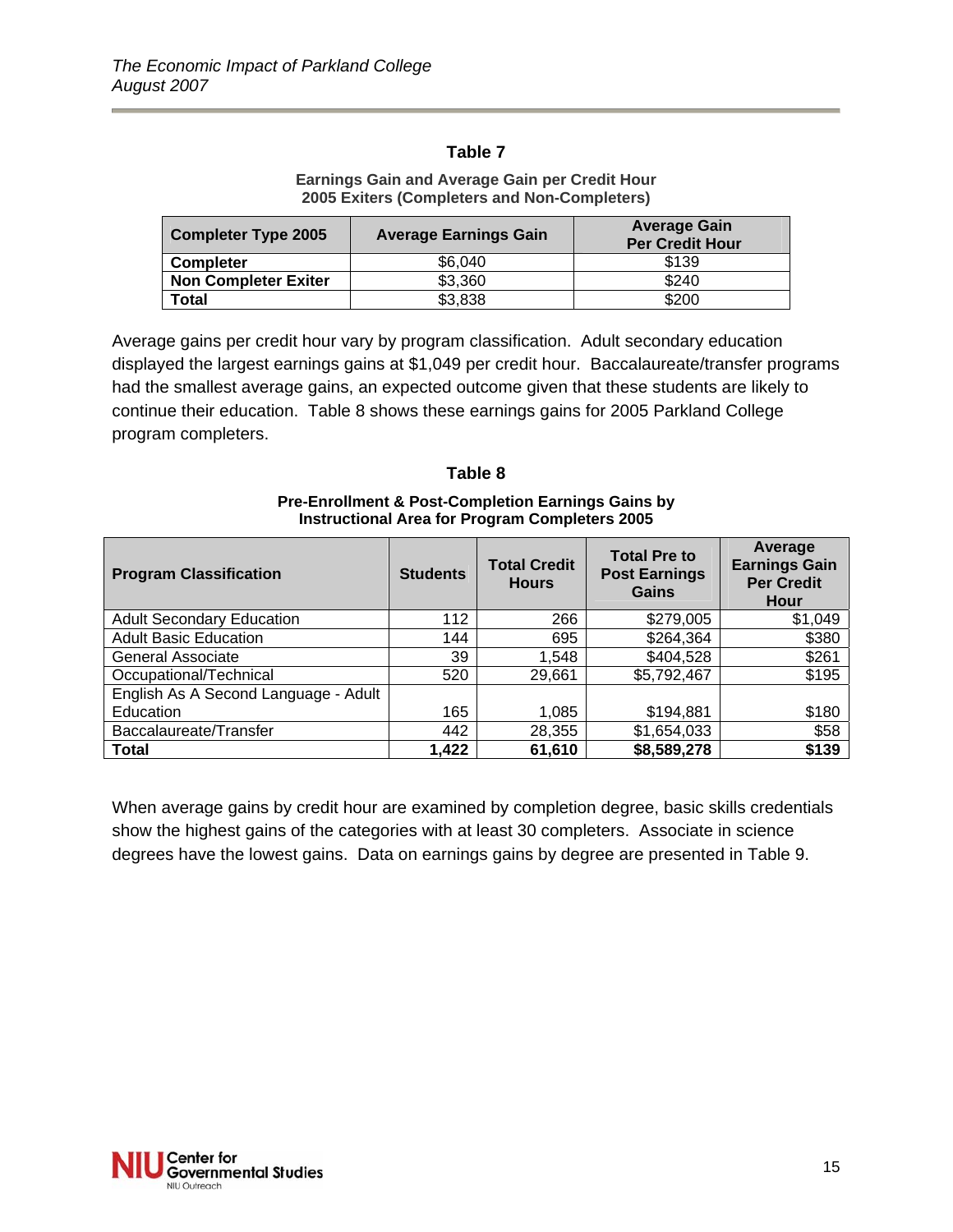| Degree Type                               | <b>Students</b> | <b>Total</b><br><b>Credit</b><br><b>Hours</b> | <b>Total Pre to</b><br><b>Post</b><br><b>Earnings</b> | Average<br><b>Earnings</b><br><b>Gain Per</b> |
|-------------------------------------------|-----------------|-----------------------------------------------|-------------------------------------------------------|-----------------------------------------------|
|                                           |                 |                                               | <b>Gains</b>                                          | <b>Credit Hour</b>                            |
| <b>Basic Skills</b>                       | 421             | 2,046                                         | \$738,250                                             | \$361                                         |
| General Associate Degrees (AGS, ALS, AGE) | 41              | 1,600                                         | \$401,264                                             | \$251                                         |
| Associate in Applied Science (AAS)        | 371             | 24,127                                        | \$4,806,570                                           | \$199                                         |
| Occ. Cert. of 30 Hours or More            | 65              | 2,696                                         | \$516,270                                             | \$192                                         |
| Occ. Cert. of Less Than 30 Hours          | 80              | 2,592                                         | \$466,119                                             | \$180                                         |
| Associate in Fine Arts (AFA)              |                 | 571                                           | \$39,927                                              | \$70                                          |
| Associate in Arts (AA)                    | 159             | 10,194                                        | \$636,689                                             | \$62                                          |
| Associate in Science (AS)                 | 274             | 17,484                                        | \$971,518                                             | \$56                                          |
| Associate in Engineering Science (AES)    | 4               | 300                                           | \$12,671                                              | \$42                                          |
| <b>Total</b>                              | 1,422           | 61.610                                        | \$8,589,278                                           | \$139                                         |

#### **Pre-Enrollment and Post-Completion Earnings Gains by Completion Credential Program Completers 2005**

Two approaches were used to estimate total lifetime earnings gains resulting from completing a Parkland College program. Both used the pre-enrollment and post-completion average annual earnings of 22- to 25-year-old completers as a base. The first approach takes the difference of the pre-enrollment and post-completion earnings to produce an average pre/post earnings gain and multiplies that gain by the expected working life of the 25 year-old (40 years). This approach yielded a total lifetime earnings gain of \$215,608.

The second approach was similar except that both the pre-enrollment and post-completion earnings were assumed to increase at an annual percentage gain of 3 percent. This approach yielded a total expected lifetime earnings gain for a 25 year-old program completer of \$424,010.

# **D. Student-Generated Tax Revenues**

In this section, the amount of tax dollars contributed by Parkland College students to the federal and state tax base over a period of 10 years is estimated. Separate estimates are produced for students who were enrolled during 1995 and for those who completed a program in that year.

For this analysis, the annual total Unemployment Insurance earnings were obtained for each student enrolled in Parkland College in 1995 for each year from 1996 to 2005. Federal taxes were estimated by applying the average marginal tax rate for a given year to the earnings for that year. State taxes were estimated by first subtracting the standard deduction for an individual from the annual earnings (\$1,000), and then applying the 3% Illinois state tax rate to the result. Although this is a simplistic approach for estimating tax revenues in both cases, given the limitations of available data, it may be used to reasonably approximate the magnitude of taxes paid by this cohort of Parkland College students. The results are presented in Table 10.

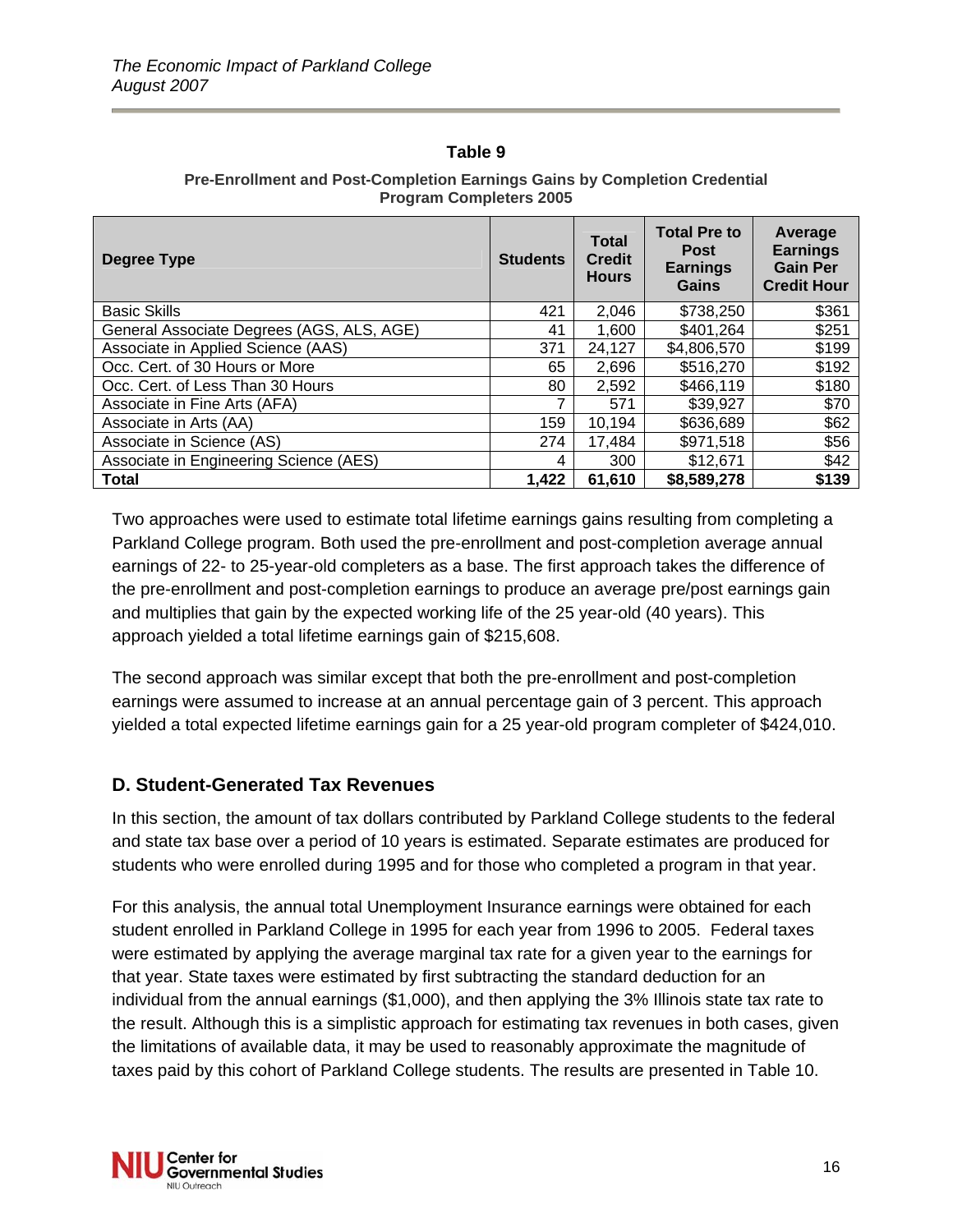#### **Estimated Federal and State Tax Revenue Paid 1996-2005 1995 Enrollees and Completers**

| 1995 Cohort       | <b>Federal Taxes</b> | <b>State Taxes</b> |  |
|-------------------|----------------------|--------------------|--|
| <b>Enrollees</b>  | \$249,343,414        | \$63,082,209       |  |
| <b>Completers</b> | \$16,179,888         | \$4,182,018        |  |

Source: Illinois Department of Employment Security UI wage data, ICCB student data, National Bureau of Economic Research, "U.S. Federal and State Marginal Income Tax Rates," http://www.nber.org/~taxsim/marginal-tax-rates/plusstate.html

It is estimated that \$249,343,414 in federal taxes was generated between 1996 and 2005 by students who attended Parkland College in 1995. Of that total, about 6.5% was contributed by students who completed in 1995. Similarly, of the estimated \$63,082,209 in state tax dollars generated by 1995 enrollees, a similar percentage or 6.6% would have been generated by 1995 completers.

## **E. Market Penetration**

The market penetration of Parkland College may be measured in two different and complementary ways. One is to determine the number of employees in the workforce that have attended Parkland College. To this end a database was compiled that contained an unduplicated list of all workers who had wages reported to the Unemployment Insurance system during 2005. Next, a second database was compiled of all students (again unduplicated) who earned credit hours between 1994 and 2005. The two databases were merged to determine the percentage of all workers in 2005 that had received some education or training in the community college system between 1994 and 2005. The result was a determination that of all workers in the Parkland College district, 33.6% had attended Parkland during the previous 10 years.

The other method of determining market penetration is to estimate the number of area employers who have hired a former Parkland College student. To obtain this number the unduplicated database of students who earned credit hours from 1994 to 2005 was merged with a database of all reported UI wage records for the counties in the Parkland College district from the same period of time. This produced a list of all area employers who had hired a Parkland College student from 1994 to 2005. This list of employers was then merged with a database of employers who reported wages during the first quarter of 2006. The result indicated that over 91.4% of employers who reported wages in the first quarter of 2006 had hired a Parkland College student at some point in the previous 10 years.

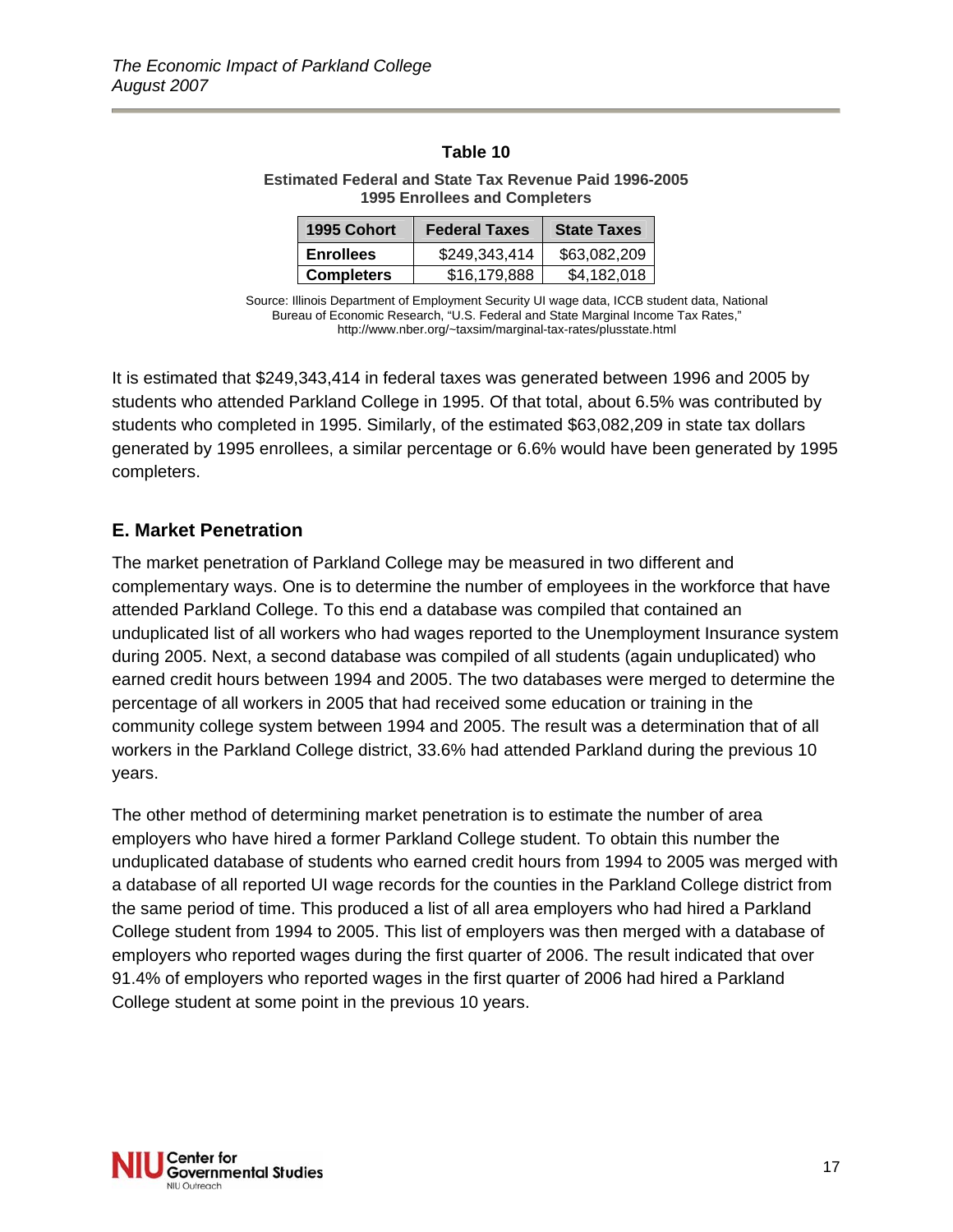# **F. Parkland College Economic Impacts**

Parkland College is an important source of expenditures and employment for the communities and area it serves. As part of its day-to-day operations, the college purchases goods and services, many of them from local businesses. It also pays its employees, who in turn spend their wages and salaries in the local economy. Additionally, the community college invests in site improvements, remodeling, and new construction that generate additional expenditures and jobs.

Any change in economic activity, such as the purchase of a commodity or a service, has direct, indirect, and induced effects. For example, when a community college hires a local printer to produce its class schedules, these orders contribute directly to the income of the local printing industry. The printers' employees spend at least some of their income locally, and these purchases, induced by the college's initial purchase, contribute to the employment and the income of other local industries and services. The printers spend part of their income from the community college's orders on the supplies that they need to run their businesses. To the extent that these purchases are local, they contribute to the incomes of employees in other industries, who in turn spend their incomes on still other goods and services.

IMPLAN Pro economic modeling software was used to produce estimates of the direct, indirect, and induced economic impacts of Parkland College. **Direct impacts** are simply the set of expenditures or employment applied to the predictive model for impact analysis. **Indirect impacts** are then derived as additional effects caused by industries purchasing from other industries. **Induced impacts** take into account the spending in the local economy of the new income generated by the new employment produced from the impact.

Taken together, direct, indirect, and induced expenditures directly attributable to Parkland College activities in fiscal year 2005 exceeded \$43 million in output and an estimated 1,292 jobs. Summary data are provided in Tables 11 and 12.

|                         | <b>Operational</b><br><b>Expenditures</b> | <b>Employee</b><br><b>Expenditures</b> | <b>Total</b> |
|-------------------------|-------------------------------------------|----------------------------------------|--------------|
| <b>Direct Effects</b>   | \$8,379,701                               | \$25,013,751                           | \$33,393,452 |
| <b>Indirect Effects</b> | \$999,677                                 | \$3,450,092                            | \$4,449,769  |
| <b>Induced Effects</b>  | \$1,290,277                               | \$4,320,574                            | \$5,610,851  |
| Total                   | \$10,669,655                              | \$32,784,417                           | \$43,454,072 |

## **Table 11**

#### **Summary of Parkland College's Economic Impact Expenditures - FY2005**

*Note: Numbers may not add because of rounding. Source: Parkland College data, ICCB, IMPLAN Pro*

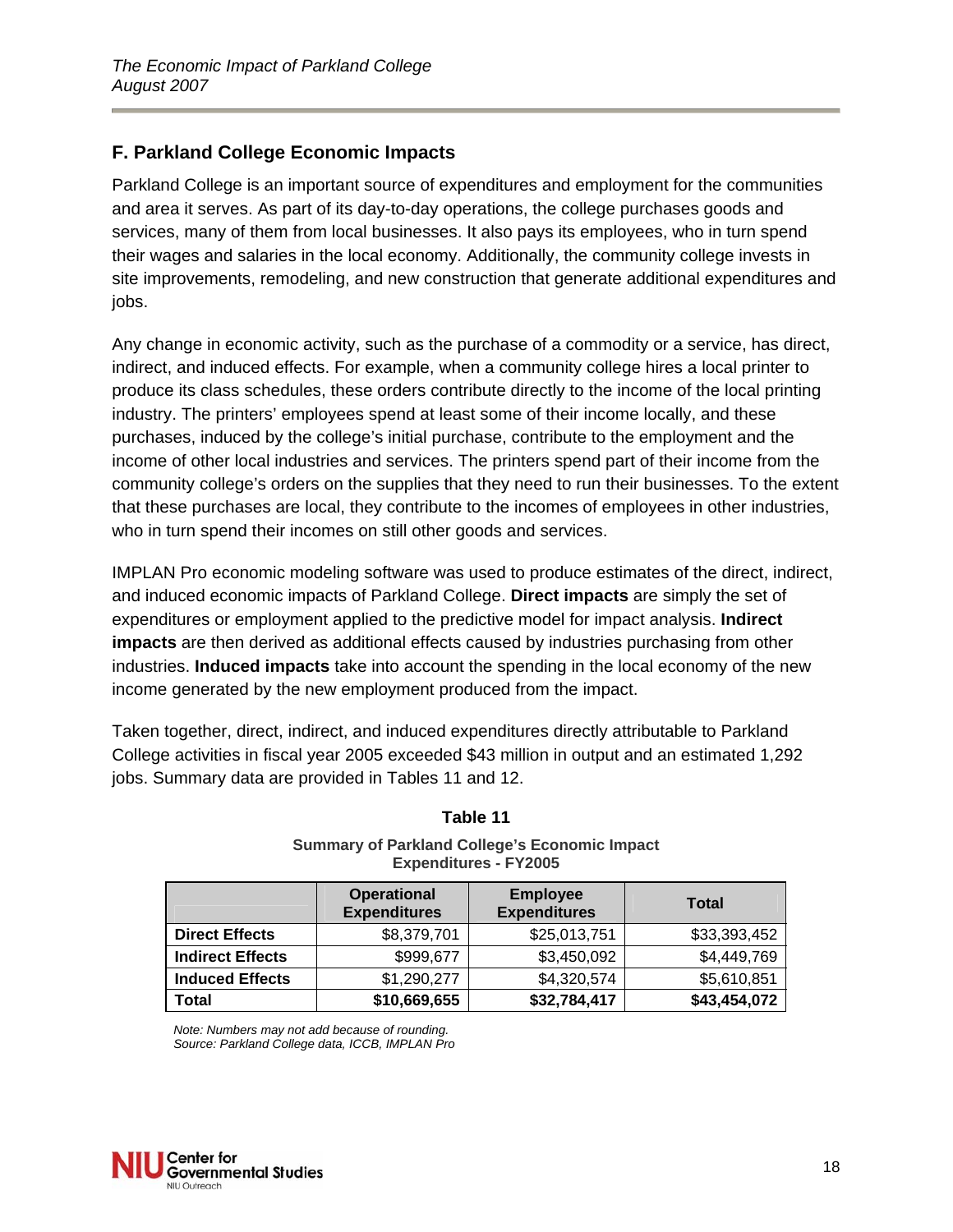#### **Summary of the Parkland College's Economic Impact Employment - FY2005**

|                         | <b>Operational</b><br><b>Expenditures</b> | <b>Employee</b><br><b>Expenditures</b> | <b>Total</b> |
|-------------------------|-------------------------------------------|----------------------------------------|--------------|
| <b>Direct Effects</b>   | 861*                                      | 195                                    | 1,056        |
| <b>Indirect Effects</b> | 150                                       | 34                                     | 184          |
| <b>Induced Effects</b>  | $n/a**$                                   | 52                                     | 52           |
| Total                   | 1,011                                     | 281                                    | 1,292        |

*\*Actual full- and part-time employees.* 

*\*\*Induced impacts are captured in employee expenditures described in the next section. Note: Numbers may not add because of rounding. Source: Parkland Community College data, ICCB, IMPLAN Pro.*

**Operational Expenditures.** Parkland College reported \$8,379,701 in operating expenditures (excluding wages, salaries, and employee benefits) to the Illinois Community College Board during fiscal year 2005. These are the outside services and supplies required in the daily operations of the college. As these expenditures churn through the local economy, they generate another \$2.2 million in indirect and induced expenditures and approximately 150 additional local jobs. These impacts are summarized below in Table 13.

#### **Table 13**

**Parkland College Operational Expenditures Output and Employment Impacts – FY2005** 

|               | <b>Direct</b> | Indirect  | <b>Induced</b> | Total        |
|---------------|---------------|-----------|----------------|--------------|
| <b>Output</b> | \$8.379.701   | \$999,677 | \$1,290,277    | \$10,669,655 |
| Employment    | 861*          | 150       | $n/a**$        | 1.011        |

*\*Actual full- and part-time employees.* 

*\*\*Induced impacts are captured in employee expenditures described in the next section. Note: Numbers may not add because of rounding.* 

*Source: Parkland College data, ICCB, IMPLAN Pro.* 

**Employee Expenditures.** Parkland College directly employs 435 full-time employees and 426 part-time employees. Average salaries for each of four employee classifications (administration, non-teaching professionals, faculty, and classified staff) were used to estimate total earnings for both full-time and part-time employees. Following the U.S. Bureau of Labor Statistics guidelines for Illinois, it was assumed that an average of 80.3% of gross pay was available for consumption. This figure was used to calculate total employee expenditures (direct effects) and resulted in \$16,288,527 for full-time employees and \$8,725,225 for part-time employees, or a total of \$25,013,751 for FY05. $^{9}$  The direct employment impact of these expenditures was an

l

 $^{9}$  Community college employees residing outside Illinois were excluded from the total employee expenditures.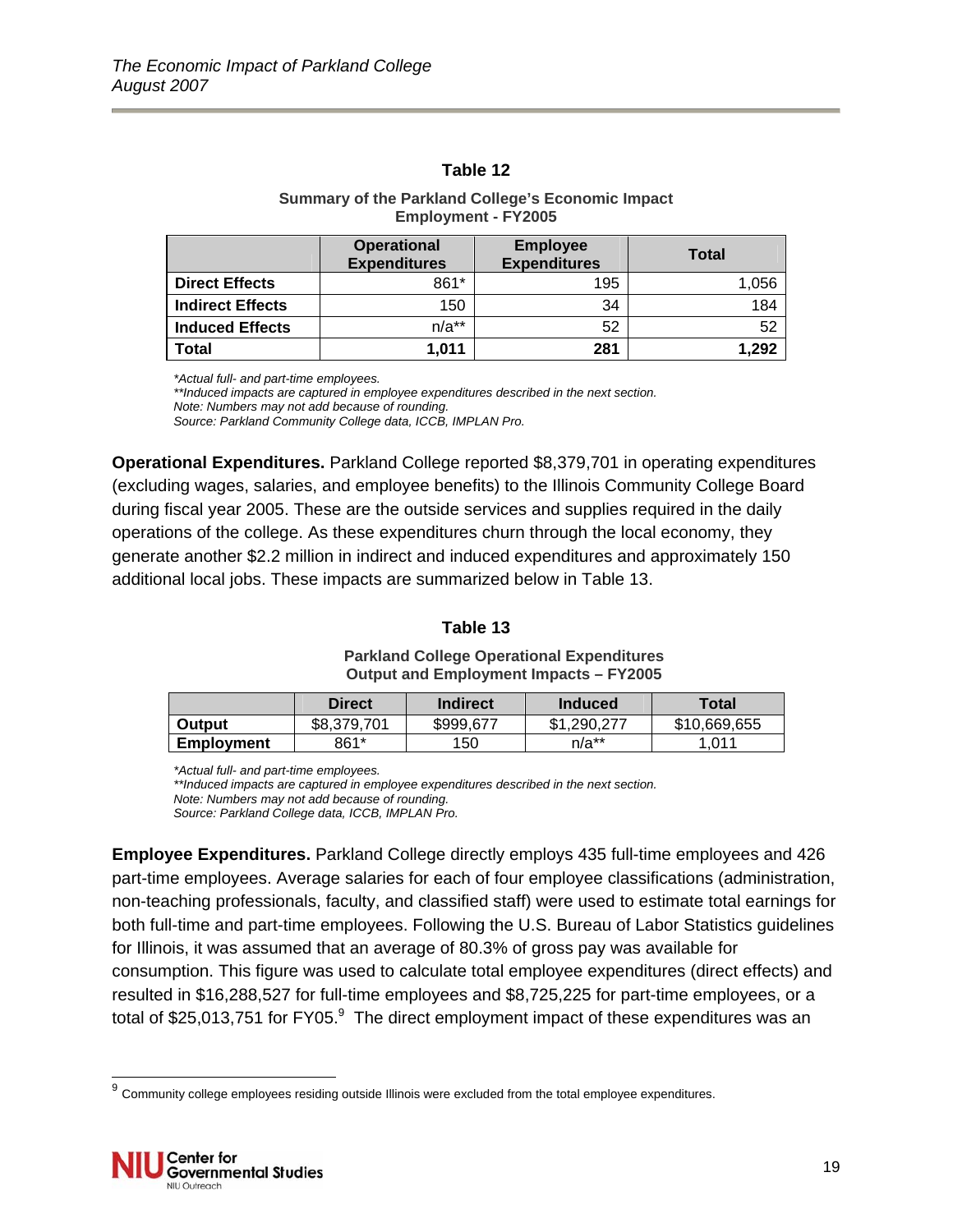additional 195 jobs in industries that meet basic consumer demand for goods and services in such areas as food service, general retail, health care, and wholesale trade.

In addition to these direct economic impacts, the salaries of full- and part-time Parkland College employees will generate an additional \$3,450,092 and 34 jobs in indirect impacts. Induced impacts of \$4,320,574 and 52 jobs are estimated to result from additional local spending of new employment income. A summary of the direct, indirect, and induced output and employment impacts for Parkland College employees is presented in Table 14.

#### **Table 14**

| $\sim$ . The case of the contract of $\mu$ . The contract of the contract of the contract of the contract of $\mu$ |               |                 |                |              |  |
|--------------------------------------------------------------------------------------------------------------------|---------------|-----------------|----------------|--------------|--|
|                                                                                                                    | <b>Direct</b> | <b>Indirect</b> | <b>Induced</b> | <b>Total</b> |  |
| <b>Full-Time Employees</b>                                                                                         |               |                 |                |              |  |
| Output<br>$\bullet$                                                                                                | \$16,288,527  | \$2,167,715     | \$2,679,098    | \$21,135,340 |  |
| Employment<br>$\bullet$                                                                                            | 121           | 21              | 32             | 174          |  |
| Part-Time Employees                                                                                                |               |                 |                |              |  |
| Output<br>$\bullet$                                                                                                | \$8,725,225   | \$1,282,377     | \$1,641,476    | \$11,649,078 |  |
| Employment<br>$\bullet$                                                                                            | 74            | 13              | 20             | 107          |  |
| All Employees                                                                                                      |               |                 |                |              |  |
| Output<br>$\bullet$                                                                                                | \$25,013,751  | \$3,450,092     | \$4,320,574    | \$32,784,417 |  |
| Employment<br>$\bullet$                                                                                            | 195           | 34              | 52             | 281          |  |

#### **Parkland College Employee Expenditures Output and Employment Impacts – FY2005**

*Note: Numbers may not add because of rounding.* 

*Source: Parkland College survey data, ICCB college audit data, IMPLAN Pro.*

**Capital Expenditures.** In addition to the economic activity generated by Parkland College operating and employee expenditures, the colleges' capital development projects also contribute significantly to the local economy. Between FY2000 and FY2005, Parkland College has invested \$36,929,806 in site improvements, new construction, and remodeling. These expenditures have generated an estimated \$26,155,295 in indirect and induced output for a total impact of \$63,085,101. These expenditures also generated an estimated 945 jobs as a result of these projects. For FY05 alone, the total direct, indirect, and induced impact of Parkland College site improvements, new construction, and remodeling projects was an estimated \$4,944,048 and an estimated 74 new jobs. A summary of the direct, indirect, and induced output and employment impacts for Parkland College capital projects is presented in Table 15.

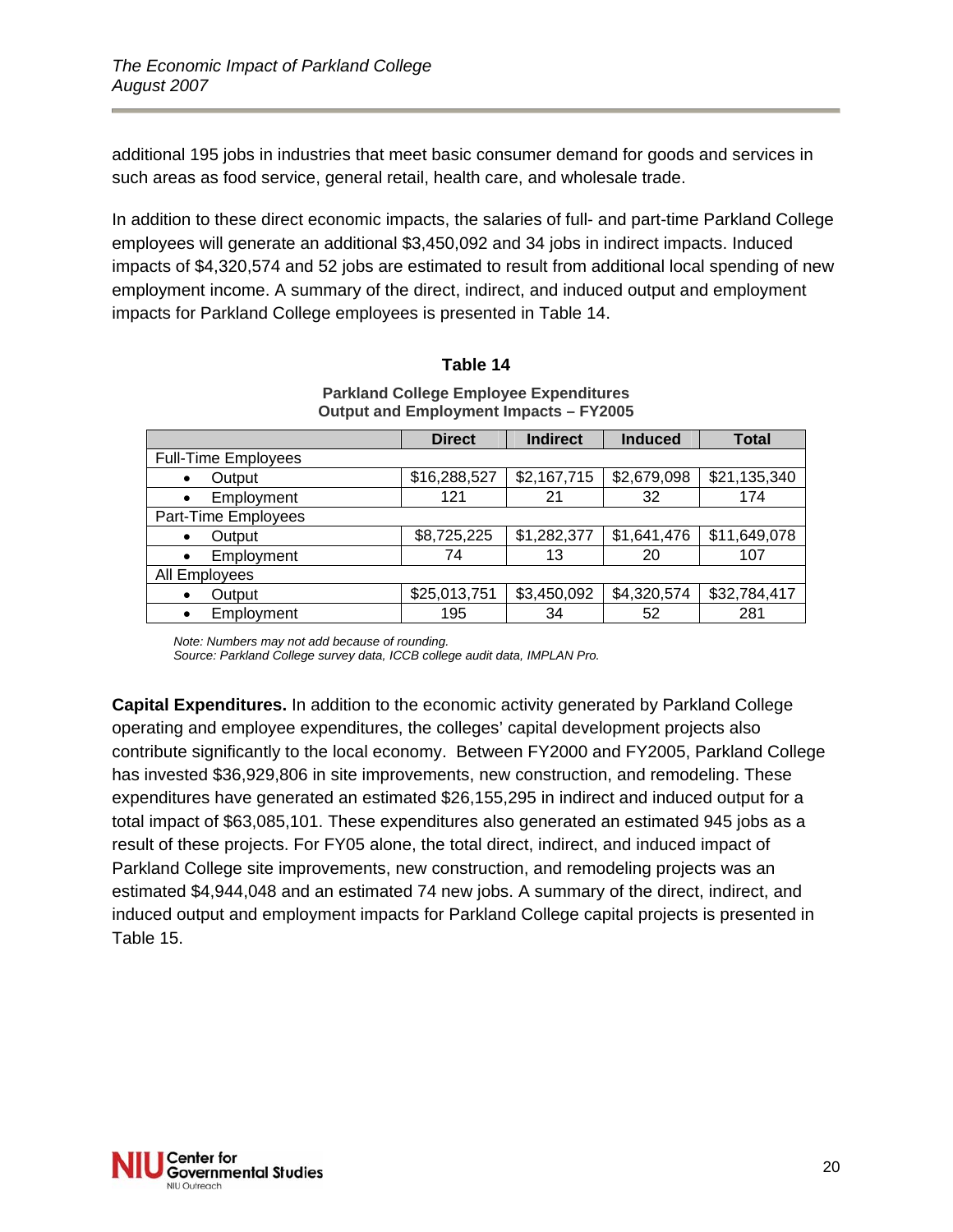#### **Parkland College Capital Expenditures Output and Employment Impacts**

|                                                               | <b>Direct</b>                                                           | <b>Indirect</b> | <b>Induced</b>                               | Total        |  |  |
|---------------------------------------------------------------|-------------------------------------------------------------------------|-----------------|----------------------------------------------|--------------|--|--|
|                                                               | Site Improvements, New Construction, and Remodeling (FY 2000 - FY 2005) |                 |                                              |              |  |  |
| Output                                                        |                                                                         |                 | $$36,929,806$   $$9,834,646$   $$16,320,649$ | \$63,085,101 |  |  |
| Employment                                                    | 650                                                                     | 98              | 197                                          | 945          |  |  |
| Site Improvements, New Construction, and Remodeling (FY 2005) |                                                                         |                 |                                              |              |  |  |
| Output                                                        | \$2,894,229                                                             | \$770,752       | \$1,279,067                                  | \$4,944,048  |  |  |
| Employment                                                    | 51                                                                      |                 | 16                                           | 74           |  |  |

*Note: Numbers may not add because of rounding.* 

*Source: Parkland College survey data, ICCB college audit data, IMPLAN Pro.*

**Visitor Expenditures.** Parkland College attracts visitors every year through activities sponsored by the college and its departments, including academic conferences, seminars and workshops, college-related business meetings, and sports events. Although local community members attend these events, so do visitors from outside the area. These visitors contribute to the local economy by spending money on food, lodging, and other items. It is estimated that approximately \$1,907,801 in local expenditures are generated by these visitors annually. Table 16 displays the breakdown of these expenditures by type of visitor.

|                                        | <b>Total Visitor</b><br><b>Expenditures</b><br>(Direct Effects) | <b>Indirect</b><br><b>Effects</b> | <b>Induced</b><br><b>Effects</b> | <b>Total</b><br><b>Effects</b> |
|----------------------------------------|-----------------------------------------------------------------|-----------------------------------|----------------------------------|--------------------------------|
| <b>Day Visitors</b>                    | \$1,427,079                                                     | \$189,836                         | \$232,920                        | \$1,849,835                    |
| <b>Academic/Business Events</b>        | \$412,494                                                       | \$54,872                          | \$67,325                         | \$534,691                      |
| <b>Sports Events</b><br>٠              | \$268,929                                                       | \$35,774                          | \$43,893                         | \$348,596                      |
| Other Non-academic Events<br>$\bullet$ | \$745,656                                                       | \$99,190                          | \$121,702                        | \$966,548                      |
| <b>Overnight Visitors</b>              | \$45,541                                                        | \$5,579                           | \$6,846                          | \$57,966                       |
| <b>Academic/Business Events</b>        | \$4,085                                                         | \$543                             | \$667                            | \$5,295                        |
| <b>Sports Events</b><br>$\bullet$      | \$34,073                                                        | \$4,533                           | \$5,561                          | \$44,167                       |
| Other Non-academic Events<br>$\bullet$ | \$7,384                                                         | \$503                             | \$618                            | \$8,505                        |
| <b>Total Visitors</b>                  | \$1,472,620                                                     | \$195,415                         | \$239,766                        | \$1,907,801                    |

# **Table 16 Parkland College Visitors Expenditure Impacts**

*Note: Numbers may not add because of rounding.* 

*Source: Parkland College survey data, ICCB college audit data, IMPLAN Pro.*

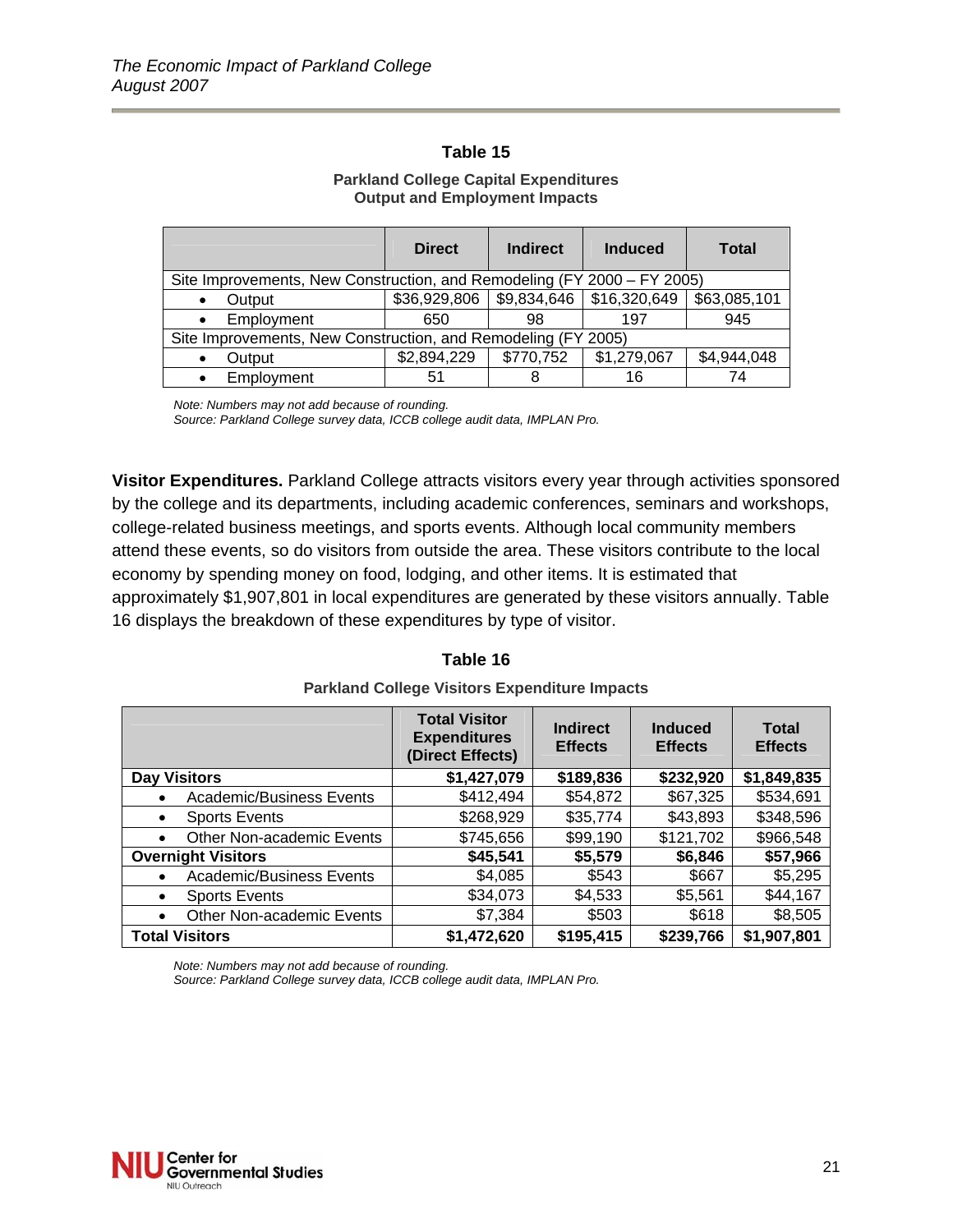# **Appendix A**

# **Parkland College Student Enrollment and Completion Data**

#### **Table A-1**

Percent Employed During the 1<sup>st</sup> or 2<sup>nd</sup> Post-Completion Quarter **Program Completers 1995 – 2005** 

|                   | Year |      |      |      |      |      |      |      |      |      |      |
|-------------------|------|------|------|------|------|------|------|------|------|------|------|
|                   | 1995 | 1996 | 1997 | 1998 | 1999 | 2000 | 2001 | 2002 | 2003 | 2004 | 2005 |
| <b>Empl. Rate</b> | 81.7 | 83.7 | 82.3 | 81.3 | 75.6 | 74.9 | 76.1 | 73.1 | 74.3 | 68.7 | 70.1 |

## **Table A-2**

#### **Average Annual Earnings of Program Completers: 1995 – 2005**

| Type of<br><b>Employment</b>    | Year     |          |          |          |          |          |          |          |          |          |          |
|---------------------------------|----------|----------|----------|----------|----------|----------|----------|----------|----------|----------|----------|
|                                 | 1995     | 1996     | 1997     | 1998     | 1999     | 2000     | 2001     | 2002     | 2003     | 2004     | 2005     |
| All<br>Employment               | \$13,181 | \$14,232 | \$13,924 | \$13,806 | \$12,229 | \$12,360 | \$13,203 | \$12,280 | \$12,147 | \$12,313 | \$12,235 |
| <b>Full Year</b>                | \$18,529 | \$19,522 | \$19,619 | \$20,249 | \$19,902 | \$20,690 | \$21,546 | \$20,808 | \$20,599 | \$21,965 | \$21,318 |
| Full Time /<br><b>Full Year</b> | \$23,093 | \$23,565 | \$25,301 | \$25,403 | \$26,645 | \$27,420 | \$28,660 | \$27,752 | \$27,626 | \$29,129 | \$28,796 |

## **Table A-3**

#### **Average Annual Earnings for Program Completers 1995**

|                                    | <b>Post-Program Year</b> |  |                                                                                                           |  |  |  |  |  |  |  |  |
|------------------------------------|--------------------------|--|-----------------------------------------------------------------------------------------------------------|--|--|--|--|--|--|--|--|
|                                    |                          |  |                                                                                                           |  |  |  |  |  |  |  |  |
| Aver.<br>Annual<br><b>Earnings</b> | \$13,181                 |  | $$15,090$   $$17,298$   $$19,221$   $$20,381$   $$21,632$   $$22,059$   $$22,720$   $$22,583$   $$24,099$ |  |  |  |  |  |  |  |  |

#### **Table A-4**

#### **Pre-Enrollment to Post-Completion Earnings Gains Program Completers 1998 – 2005**

| <b>FIGUIAL COMPLETS 1990 - 2003</b>                                      |      |      |      |      |                       |         |         |         |  |
|--------------------------------------------------------------------------|------|------|------|------|-----------------------|---------|---------|---------|--|
|                                                                          | 1998 | 1999 | 2000 | 2001 | 2002                  | 2003    | 2004    | 2005    |  |
| <b>Pre to Post Earnings Gain   \$7,422   \$6,075   \$6,342   \$6,701</b> |      |      |      |      | $\frac{1}{2}$ \$5,801 | \$5,362 | \$6,241 | \$6,058 |  |